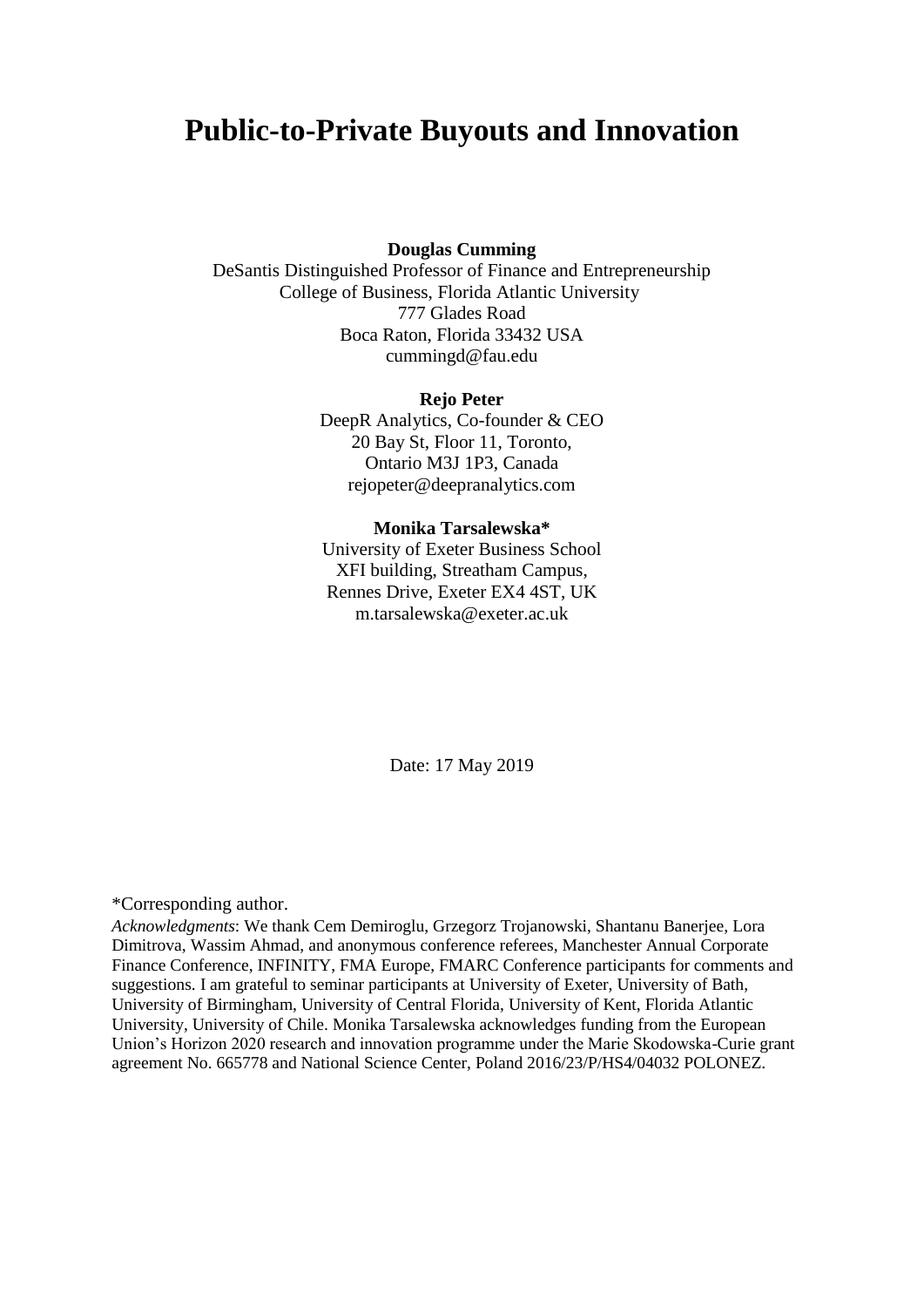# **Public-to-Private Buyouts and Innovation**

# **Abstract**

We study the effect of public-to-private buyout transactions on investments in innovation using an international sample over the 1997-2017 period. We use patent counts and citations to proxy for the quantity, quality, and economic importance of innovation. Our results are based on time analysis and matched sample regressions. The data indicate that buyouts are associated with a significant reduction in patents and patent citations, including a reduction of radical (i.e., more scientific) patents. When we split the sample into institutional and management buyouts, the negative effect of buyouts is confirmed only for institutional buyouts, suggesting that highly leveraged transactions prevent target firms from adopting long-term investments. This finding is confirmed by reductions in innovator employment and innovation efficiency subsequent to going private. Moreover, the data indicate that the negative effect is mostly prevalent for transactions where the cost of the deal's debt financing is higher than the post-buyout cost of the debt. We rule out alternative explanations for these findings, including but not limited to outliers, truncation bias, and endogeneity.

**JEL Classification:** G23, G24, O31

**Keywords:** Buyouts, Private Equity, Innovation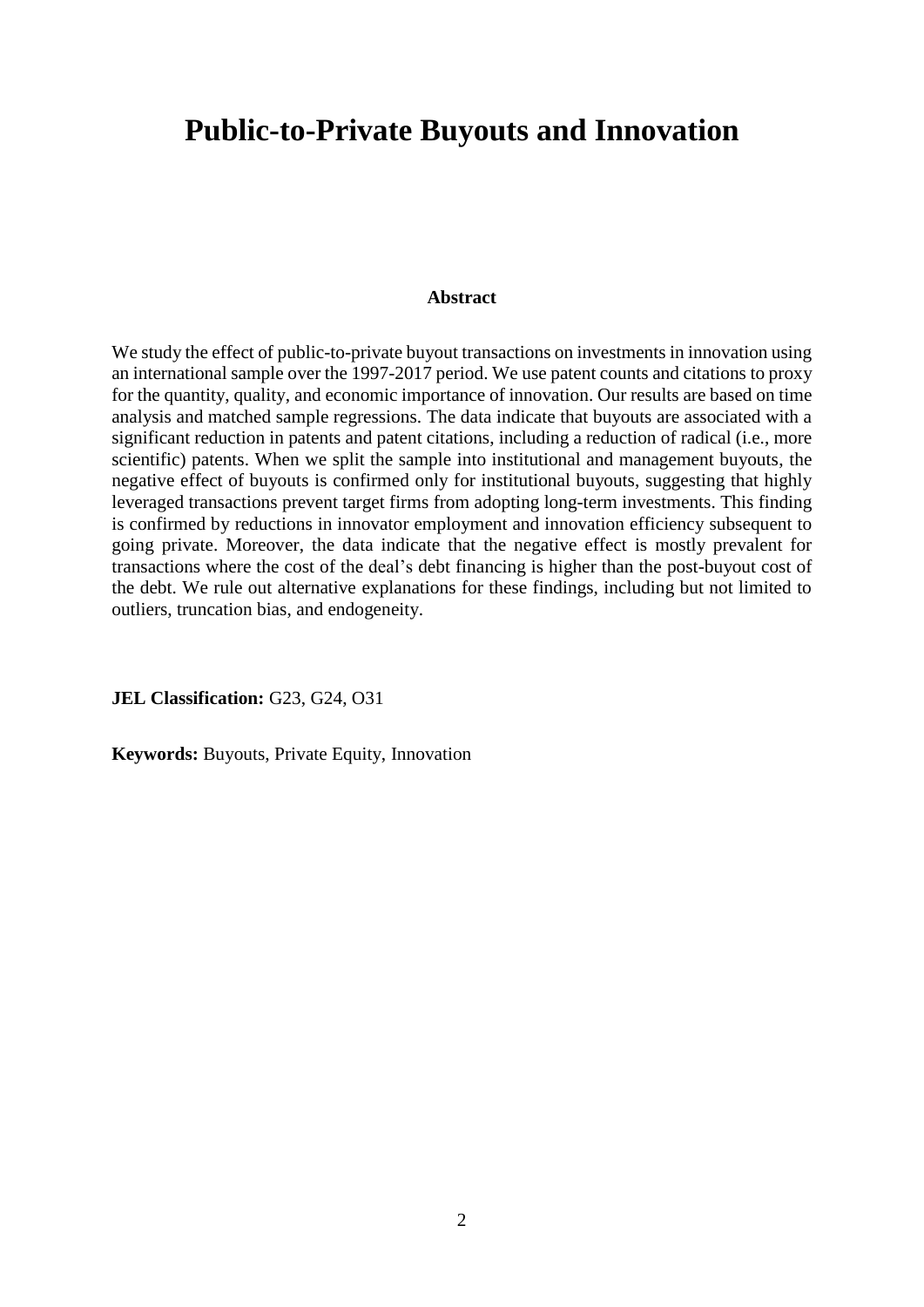# **1. Introduction**

The global economy has undergone a general shift in ownership structure over the past few decades. A significant share of firms are now owned by institutional investors from the private equity (PE) industry, yet their effects on target firms continue to be debated. PE firms acquire publicly listed firms, delist them, and restructure them. In principle, the existing theories suggest that, post-buyout transaction, the target firm should improve in terms of operating performance, investment, and productivity (Jensen, 1989). The intuition is straightforward: Private equity managers are value-added active investors that put into place efficient incentive and monitoring mechanisms, together with debt discipline, to enhance firm productivity and performance (Ahlers et al., 2017; Amess et al., 2016; Cornelli and Karakaş, 2015; Jensen, 1989).

On the other hand, however, critics argue that PE firms are transitory organizations (Kaplan, 1991). They have an overly strong focus on projects with short-term payoffs, and tend to reduce investments in long-term projects in order to ensure they can meet their debt servicing obligations (Rappaport, 1990). One example of the "dark" side of PE deals is the buyout of Debenhams, a public-to-private deal that took place in 2003 in the U.K. This deal generated enormous profits for the PE owners, but left the firm with massive debt, and its value plummeted after the IPO. $<sup>1</sup>$  In subsequent years it was not able to service its massive debt and</sup> was taken by its lenders in 2019.<sup>2</sup> Another example is the \$24 billion buyout of Dell Technologies Inc. by PE firm Silver Lake in 2013, which currently stands as the largest technology firm buyout. By 2018, the company was in tatters, with its financial position described as:

**.** 

 $1 \text{ https://www.ft.com/content/6fd92a0c-437d-11dc-a065-0000779fd2ac.}$ 

<sup>2</sup> https://www.ft.com/content/b784e306-5aad-11e9-9dde-7aedca0a081a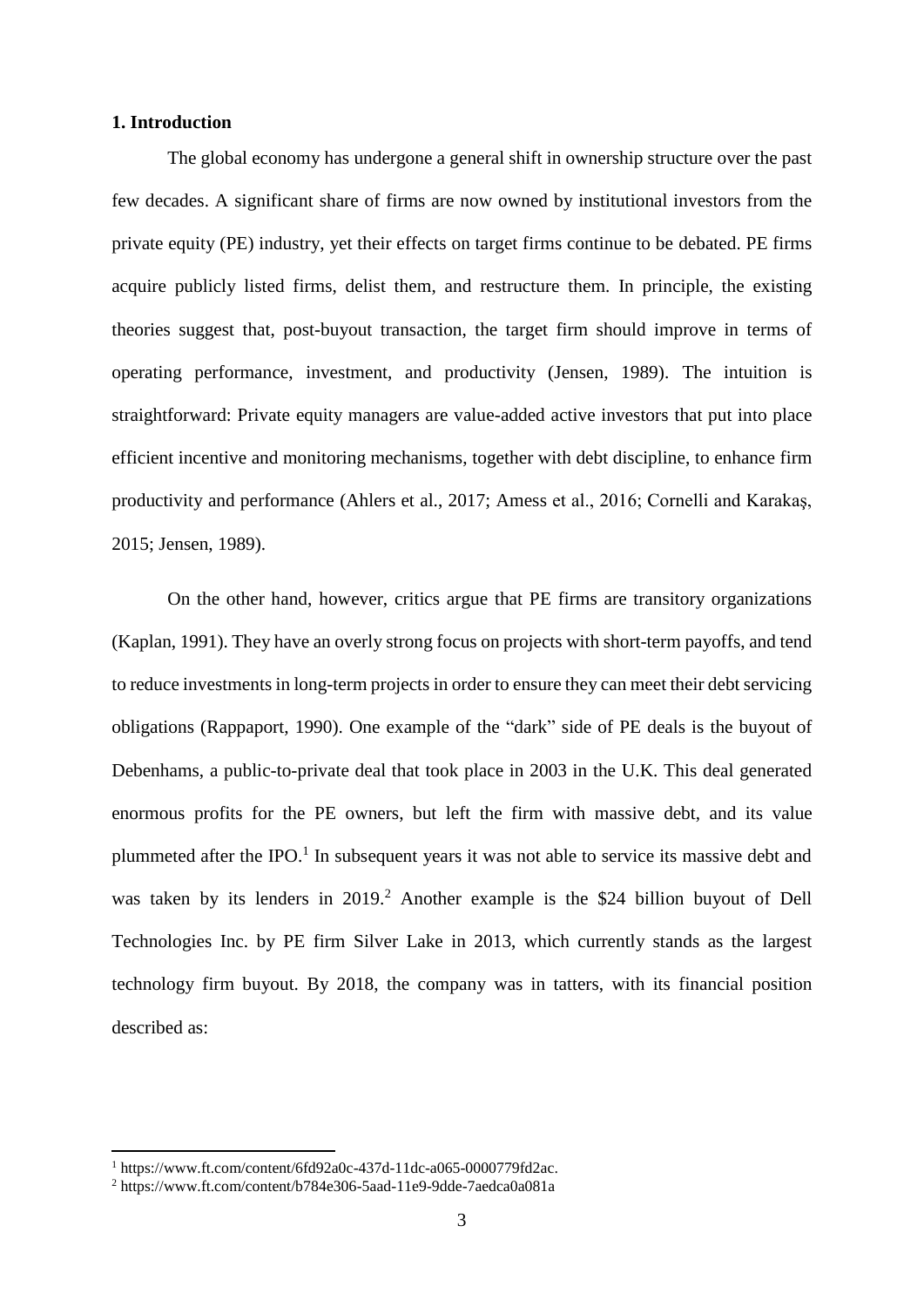*Dell Technologies Inc. seems to be taking a [Donald Trump-like approach](https://www.bloomberg.com/view/articles/2015-07-21/dear-mr-trump-i-m-worth-10-billion-too-) to determining its self-worth: bold statements, and not a lot of information to back them up… Dell is saddled with a boatload of debt and a messy capital structure…<sup>3</sup>*

As a result, the industry as a whole, as well as academics, has begun to question the positive effects of such short-term thinking. 4

Additional research has explored the effects of taking firms private in buyout transactions, but the empirical evidence is decidedly mixed. In fact, recent empirical evidence has provided some puzzling results about the real outcome of buyout transactions. Several studies show positive effects of buyouts on the productivity and innovation of target firms (Lerner et al., 2011; Davis et al., 2014; Amess et al., 2016); others have questioned the results of performance and productivity improvements following buyouts (Bharath et al., 2014; Cohn et al., 2014; Weir et al., 2015; Ayash and Schütt, 2016; Ayash and Rastad, 2017; Goergen et al., 2014a, 2014b).

With these questions in mind, we revisit how public-to-private buyout transactions impact long-term investment in innovation. Although many papers have studied operating performance, productivity, and employment changes post-buyout, more compelling evidence about the overall effect of buyouts on innovation would be instructive. Davis et al.'s (2014) influential paper on buyouts and productivity call in particular for research to examine deals

 $\overline{a}$ 

<sup>3</sup> https://www.bloomberg.com/opinion/articles/2018-07-17/dell-dvmt-vmw-buyout-math-doesn-t-compute.

<sup>4</sup> For example, Laurence Fink, the CEO of BlackRock, said in 2015 that: *"The effects of the short-termist phenomenon are troubling (...) In the face of these pressures, more and more corporate leaders have responded with actions that can deliver immediate returns to shareholders, such as buybacks or dividend increases, while underinvesting in innovation, skilled workforces or essential CAPEX necessary to sustain long-term growth."*  More recently, Elon Musk failed in his attempt to take Tesla's stock private in an effort to avoid the public pressures of the stock market. Stephen Diamond, associate law professor at Santa Clara University, described him as follows: "*Musk represents the leading edge of an unfortunate Silicon Valley trend: the narcissistic CEO and the board that lacks the gravitas, experience and independence to consider ordinary investors' interests" (*https://www.sfchronicle.com/business/article/Tesla-shareholders-reject-move-to-split-CEO-12970015.php).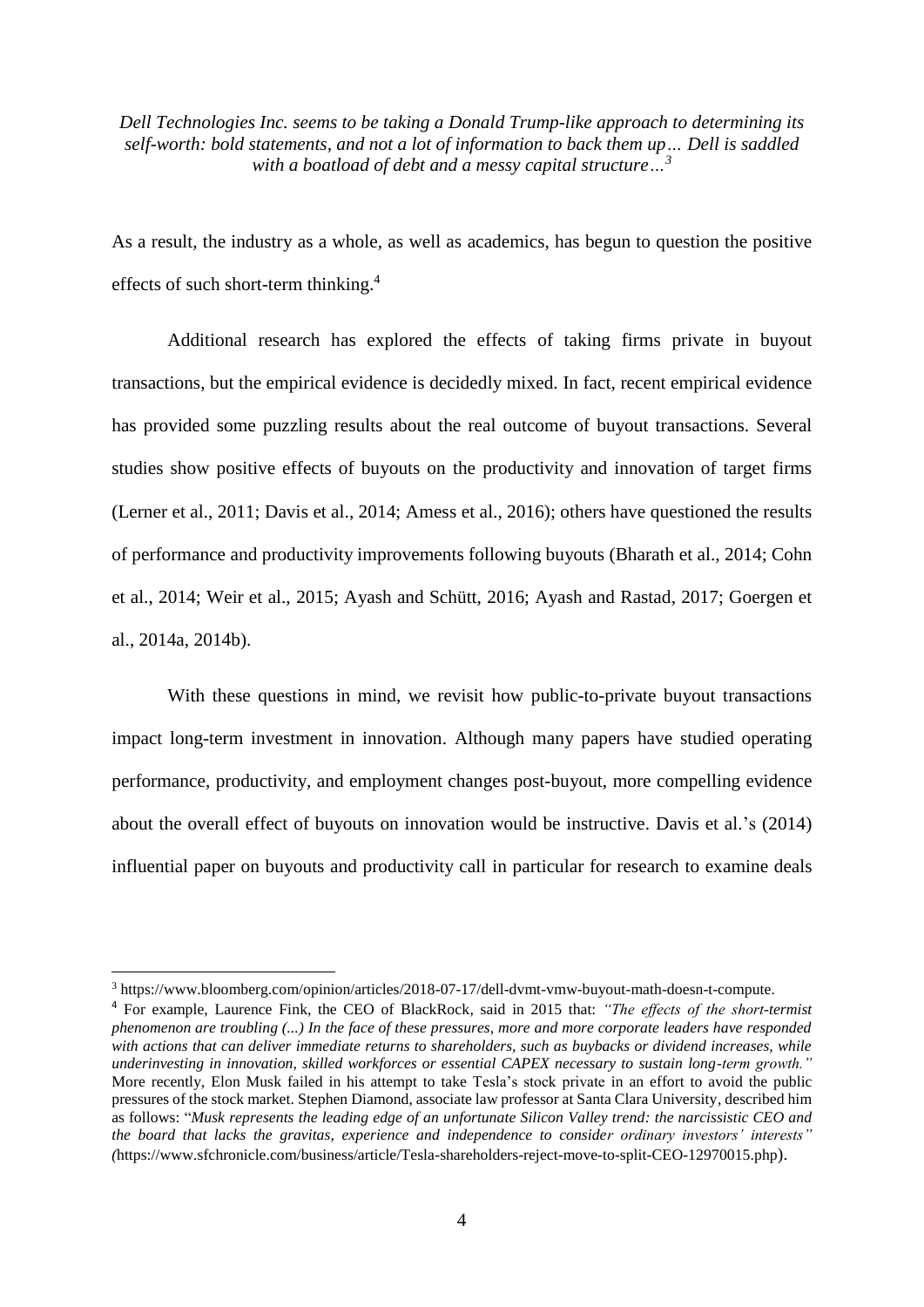executed during the most recent buyout wave of 2006-2007 and the post-2008-2009 global financial crisis.

In this paper, we use a comprehensive sample of public-to-private buyout transactions and a dataset that covers the most recent buyout wave and financial crisis. We study two specific types of transactions: institutional buyouts (IBO), and management buyouts (MBO). In an IBO, the PE fund acquires a controlling interest in the target firm, hires new management, and typically exits within five years; in an MBO, current management takes a large ownership stake in the company. We note that prior work on buyouts and innovation generally preceded the global financial crisis, and focused largely on U.S. and U.K. data.

To study how public-to-private buyouts impact long-term innovation, we use a unique international dataset over the 1997-2017 period. It is created by merging several databases, including Zephyr, Orbis, and PATSTAT. We propose a firm-level measure of innovation from EPO's Worldwide Patent Statistical Database (PATSTAT). We note that most prior studies used R&D expenditures or innovations registered with the U.S. Patent and Trademark Office (USPTO), but both measures have limitations. Our measures of innovation are based on patents registered in each country's office. PATSTAT provides data on more than 80 million patent applications filed in over 100 patent offices around the world. The depth of the data offered by PATSTAT allows us to create measures such as radical innovation and innovation efficiency that have not been used in previous studies.

Our tests are based on before-after buyout analysis with fixed effects and differencein-difference methodology for a buyout and control sample of public firms. We find that, in general, buyouts tend to reduce investments in innovation.

We distinguish between institutional and management buyouts because buyout type affects investors' aims and incentives. We also find that, in the case of public-to-private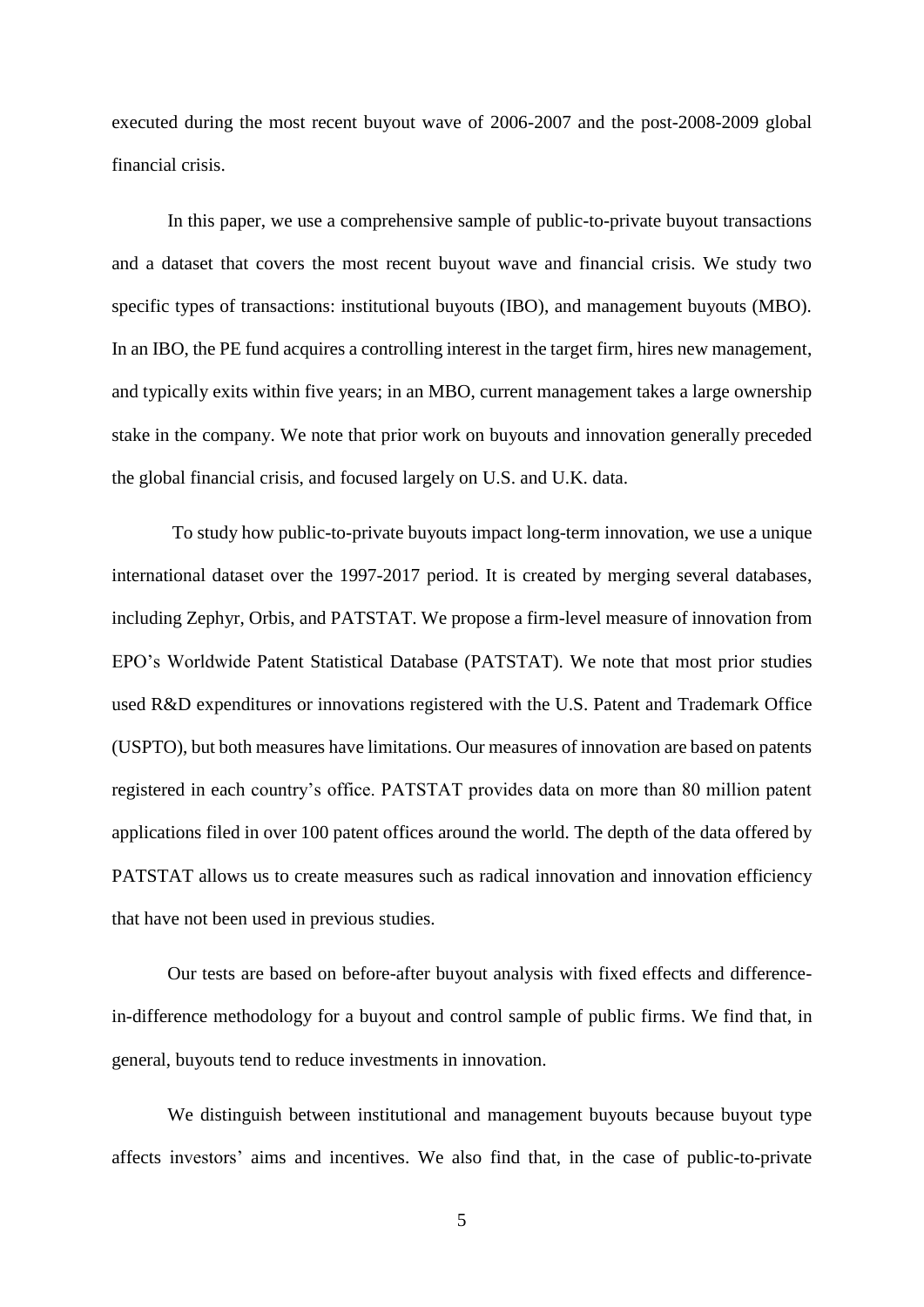buyouts by institutional investors, the effect of the transaction on innovation remains negative. The analysis of public firms taken private by management is inconclusive.

We find a consistent negative effect following public-to-private buyouts for a sample of firms that engaged in what we refer to as radical innovation, i.e., a higher level of scientific innovation, which cites non-patent literature.

Furthermore, we test whether the target firm becomes more efficient in terms of innovative activities. We develop a new measure of innovation efficiency, whereby we take the number of applications filed and subsequently granted during the year, divided by the number of unique innovators. We find that innovation efficiency decreases after a public-toprivate buyout.

We also try to explain the underlying reasons for the negative effect of buyouts on innovation, and find it is mostly driven by the relative cost of debt. In particular, we find that, if the acquirer cannot lock in the financing for the buyout transaction at a lower rate than the other market participants' cost of debt, then this may negatively impact investment and therefore innovation.

This article contributes to the literature on the effects of ownership changes on innovation, and, in particular, the effects of buyout transactions on innovation. Lerner et al. (2011) find that innovation increases after LBOs. Their U.S.-based sample goes through 2005, and the vast majority of their deals are private-to-private transactions. Similarly, Amess et al. (2016) show an increase in innovative activity for their sample of U.K. deals, although they state that most of the effect comes from private-to-private transactions.

Our study, in contrast, differs from prior papers in a number of ways. For example, we study public-to-private buyouts, our sample is international, and we capture a different time span, covering the global financial crisis and the second LBO wave (2005-2007). We provide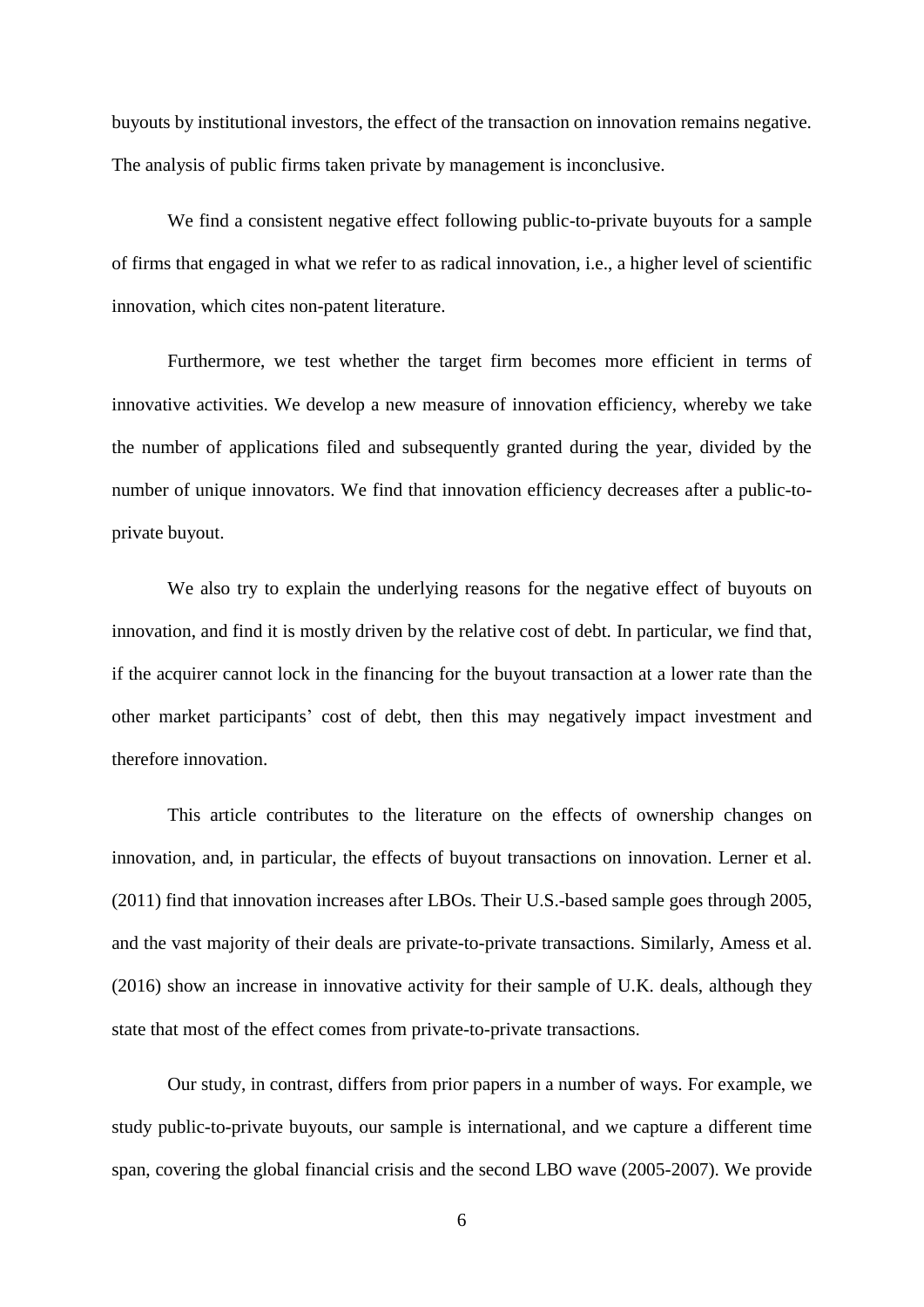evidence based on "time-trend" analysis for the buyout sample, as well as "difference-indifferences" results for the matched sample, which mitigate potential endogeneity concerns. Importantly, we also distinguish between management and institutional buyouts, which affect changes in innovation in very different ways.

The rest of this paper is organized as follows. Section 2 discusses the research design. Section 3 presents data, while section 4 discusses the main results. Section 5 presents additional analysis. Section 6 concludes.

#### **2. Literature Review and Hypothesis Development**

Prior literature suggests that ownership structure plays an important role in corporate innovation, because it represents the financing choices, governance, and incentives of the owners. An early study by Aghion and Tirole (1994) explores the existence of innovation under different structures. Belenzon, Berkovitz, and Bolton (2009) suggest that companies choose the corporate form that is the most conducive to undertaking research and development. Many studies have also examined how various ownership forms affect innovation, focusing explicitly on short- versus long-term value creation.

For example, firms may not invest in long-term projects due to short-term performance pressures (Stein, 1988; Graham et al., 2005; Bushee, 1998, 2001). Owners may expropriate firm resources and impede innovative activities. Manso (2011) suggests that, ideally, organizing and motivating systems should build in a certain amount of tolerance for failure, as well as reward for long-term success. Moreover, Ferreira et al. (2012) show that going public is optimal when exploiting existing ideas, and going private is optimal when exploring new ideas. Empirical evidence shows that innovation generally declines after private firms go public (Bernstein, 2015).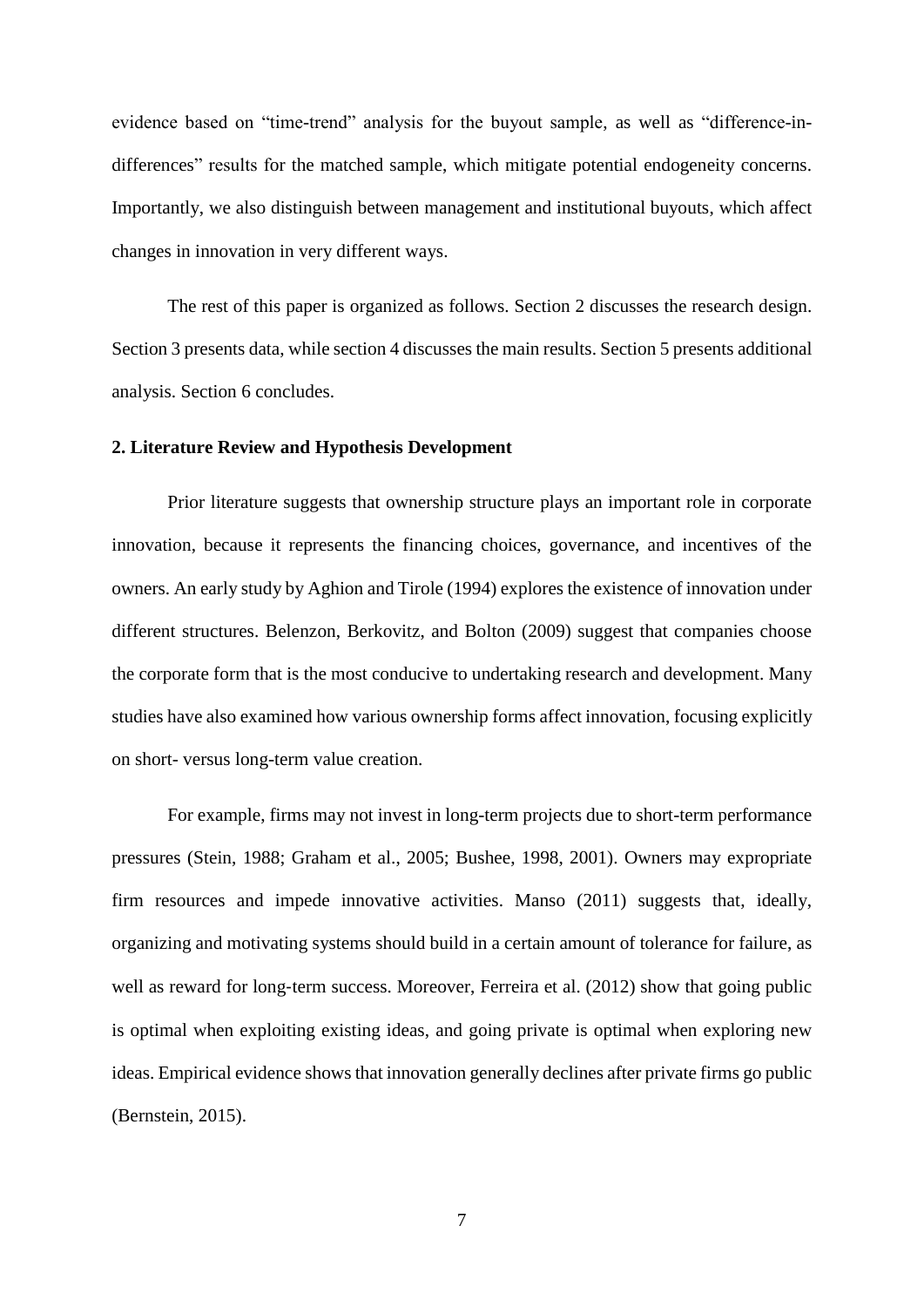Alternatively, some owner types may enhance innovative activities. Owners can act as active monitors, and encourage management to invest in long-term projects that enhance innovation (Shleifer and Vishny, 1986; Kahn and Winton, 1998; Burkart et al., 1997; Gillan and Starks, 2000). For example, Aghion et al. (2013) show that institutional ownership is associated with more innovation. The recent study by Boot and Vladimirov (2018) show that ownership and innovation can even exhibit a U-shaped relationship when we take into account market collusion, where public ownership nurtures innovation when the probability of success is either low or high. Financing of innovation also matters. Atanassov et al. (2007) show that public firms innovate more if they rely on equity or public debt.

The buyout transaction is a particular form of ownership change, generally undertaken by PE firms or firm management using a substantial external source of funding (usually debt). Intuitively, the purpose is to restructure the target firm. The investors aim to install more efficient incentive mechanisms and monitoring, and to improve corporate governance and capital structure (Ahlers et al., 2017; Amess et al., 2016; Cornelli and Karakaş, 2015; Lerner et al., 2011; Jensen, 1989).

However, although the intended goals of public-to-private buyouts are to improve target firm performance, the debt burden may ultimately have a negative effect on its long-term investment. Kaplan (1991) states that PE firms are transitory organizations that focus on projects with short-term payoffs, while reducing investments in long-term projects. Rappaport (1990) claims that debt discipline and concentrated ownership can impose significant adjustment costs. Debt significantly increases the leverage of target firms, and default risk becomes a primary concern. Moreover, financing is often sourced from multiple debt providers, so refinancing becomes more difficult to achieve (Demiroglu and James, 2010; Graham and Leary, 2011; Colla et al., 2012; Axelson et al., 2013).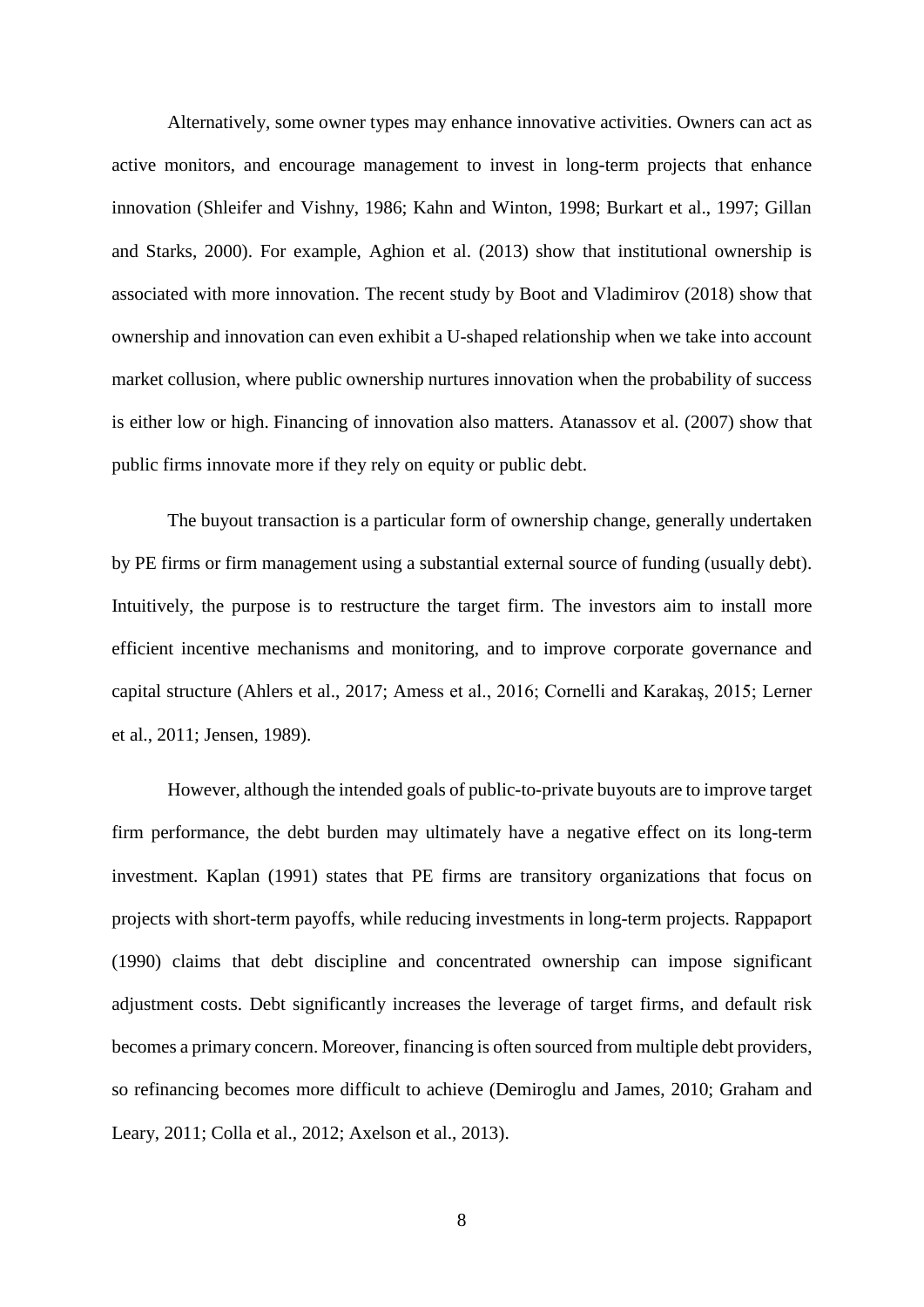We distinguish further between IBOs and MBOs, the two types of buyouts. In the case of IBOs, the PE fund, as the owner, is in fact an intermediary that must provide returns to its investors. PE firms represent limited partners that provide the funding for their investments. The limited partners typically expect to be repaid within five to ten years. Therefore, although the investment search for the PE fund may take two to three years, the actual turnaround period can last for three to seven years. The most profitable exit for the PE fund is the return of the target firm to public ownership, and most exercise that option between the second and fifth year after buyout (Kaplan, 1991). Therefore, PE funds' investment horizons are generally up to five years.

In contrast, in the case of MBOs, management, together with debtholders, takes the firm private. Management typically takes large equity stakes in the firm.

Thus, theory remains somewhat unclear about the actual effect of public-to-private buyout transactions on long-term investment, but the empirical evidence does not offer a compelling answer either. The literature has mostly debated the effects of buyout transactions on operating performance, productivity, and employment, with mixed results. We summarize below.

Early evidence suggests that the impact of PE leveraged buyouts (LBOs) and MBOs showed positive effects on productivity based on plant-level data (Lichtenberg and Siegel, 1990). There is also some evidence of improved operating performance during the first buyout wave (Kaplan, 1989; Baker and Wruck, 1989; Smith, 1990). Davis et al. (2014) show further that, while buyouts could lead to job losses, they also tended to bring improvements in productivity. Guo et al. (2011) also find evidence of a positive effect on productivity after a buyout. Similarly, Acharya et al. (2012) and Weir et al. (2015) find small improvements in operating performance post-LBO for a U.K. sample, and Boucly et al. (2011) and Bergström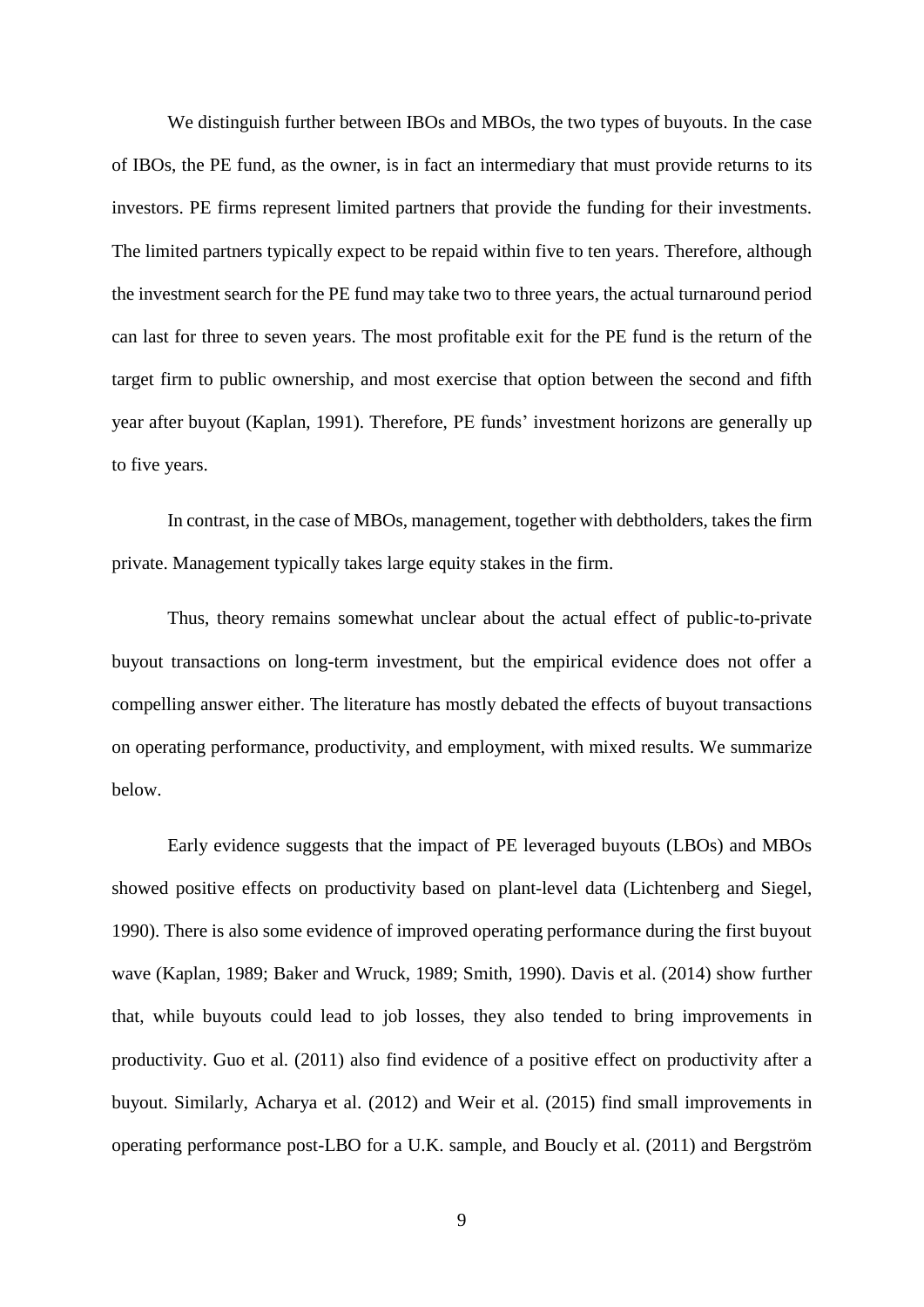et al. (2007) find larger operating improvements post-LBO for other countries. Harford and Kolasinski (2013) study wealth creation at the time of PE investor exit, and do not find any evidence for the short-termism view of buyouts.

Other studies, however, present a different view of the effect of buyouts on target firm efficiency. Bharath et al. (2014) use a U.S. sample, and find that going private does not seem to change firm productivity. In fact, they find some evidence of underinvestment. Leslie and Oyer (2008) and Cohn et al. (2014), using a sample of U.S. LBOs, find little or no evidence of operating improvements following a buyout. Similarly, Ayash and Schütt (2016) find no economically significant improvement in operating performance following buyouts, and Ayash and Rastad (2017) question productivity improvements claimed in prior literature. In a U.K. buyout context, Goergen et al. (2014a, 2014b) show that the performance and productivity of IBOs decrease after the transaction.

Furthermore, the effect of buyouts may depend on investor type, as Ughetto (2010) finds for private-to-private transactions in Europe. There is some evidence that PE IBOs tend to have a negative effect on employment and productivity (Goergen et al., 2014a, 2014b; Guery et al., 2017), but the opposite is shown for MBOs. Kaplan (1989), Smith (1990), and Smart and Waldfogel (1994) all find very large improvements in the 1980s after U.S. MBOs.

The effect of buyouts on innovation has not attracted sufficient attention, however, and there are few empirical tests. Evidence for the U.K. for 1998-2005 shows that the effect is more pronounced for private-to-private deals (Amess et al., 2016). Lerner et al. (2011) use a U.S. sample over 1983-2005, and find a positive effect of PE on innovation.

To summarize the theoretical arguments and extant empirical evidence, it is not clear ex ante whether public-to-private transactions have a positive or negative effect on innovation. On the one hand, the improvements in corporate governance, managerial incentives, and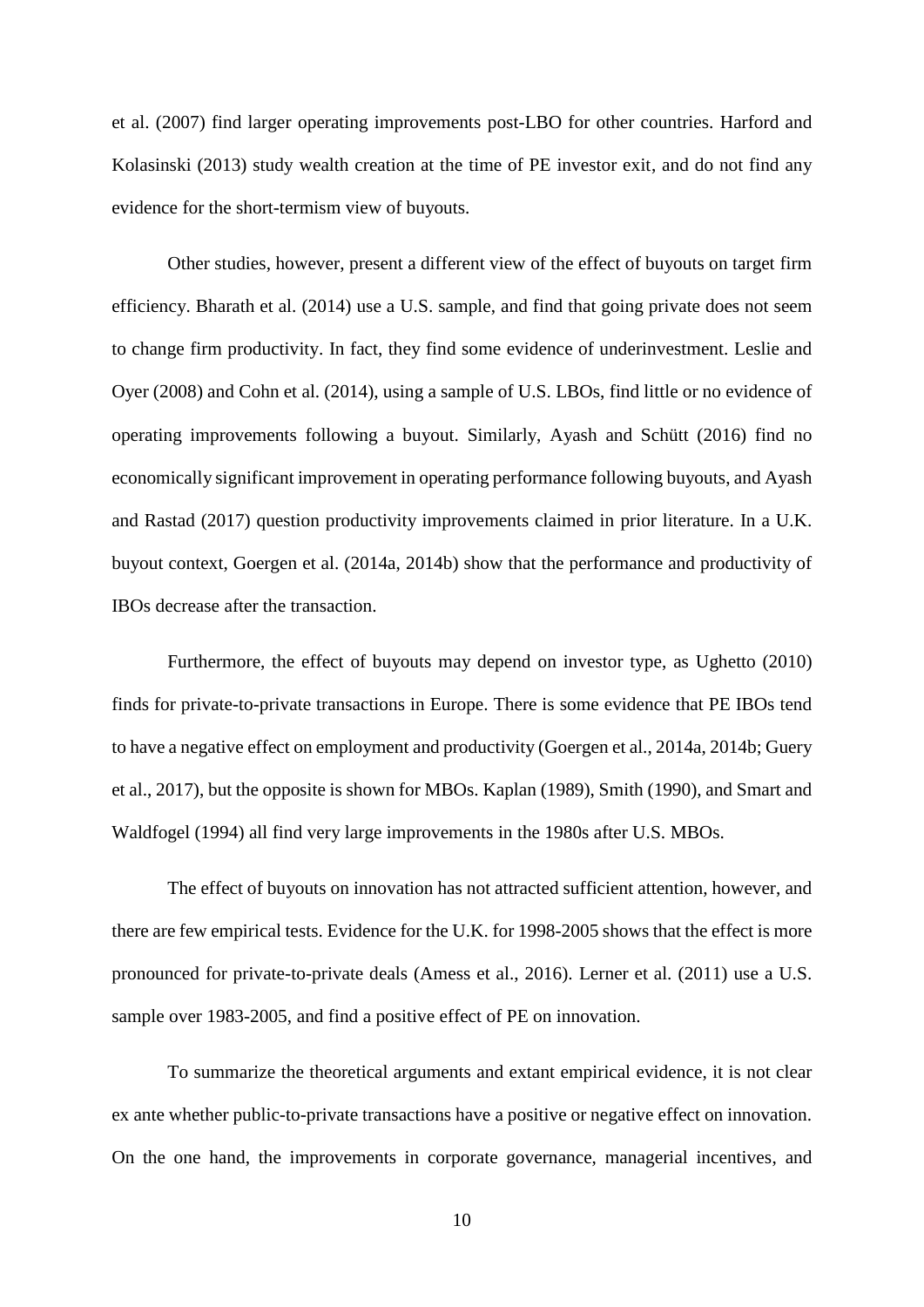discipline should positively impact innovation. On the other hand, the debt burden and the short-term constraints imposed on PE investors can significantly hamper innovative activity. Also, the effect may differ depending on investor type (institutional or management). Ultimately, we set our null hypotheses as follows:

**H0A:** Institutional buyouts (IBOs) have no effect on innovation.

**H0B:** Management buyouts (MBOs) have no effect on innovation.

#### **2. Research Design**

Our research design focuses on two sets of results. First, we analyze the "before-after" time trends for the sample of firms that went private. We compare the level of innovation after going private to the level when the firm was public. Second, we implement "difference-indifferences" (DiD) tests to analyze the changes in innovation of going-private firms compared to a control group of matched firms that remained public.

# *2.1. The "before-after" methodology*

In order to examine the changes within the going-private group, we run the following regression:

$$
y_{i,t} = \alpha + \beta_k D_k + \theta \text{ Controls}_{t-1} + FE + \varepsilon_{i,t} \tag{1}
$$

where  $y_{i,t}$  is the outcome variable (innovation measures),  $D_k$  are dummy variables that equal 1 for the year k after the buyout transaction (negative values correspond to years before the buyout), *Controls* is a vector of country and firm characteristics, and *FE* are firm- and yearcountry fixed effects. The term  $\varepsilon_{i,t}$  stands for residual error.

# *2.2. The "difference-in-differences" methodology*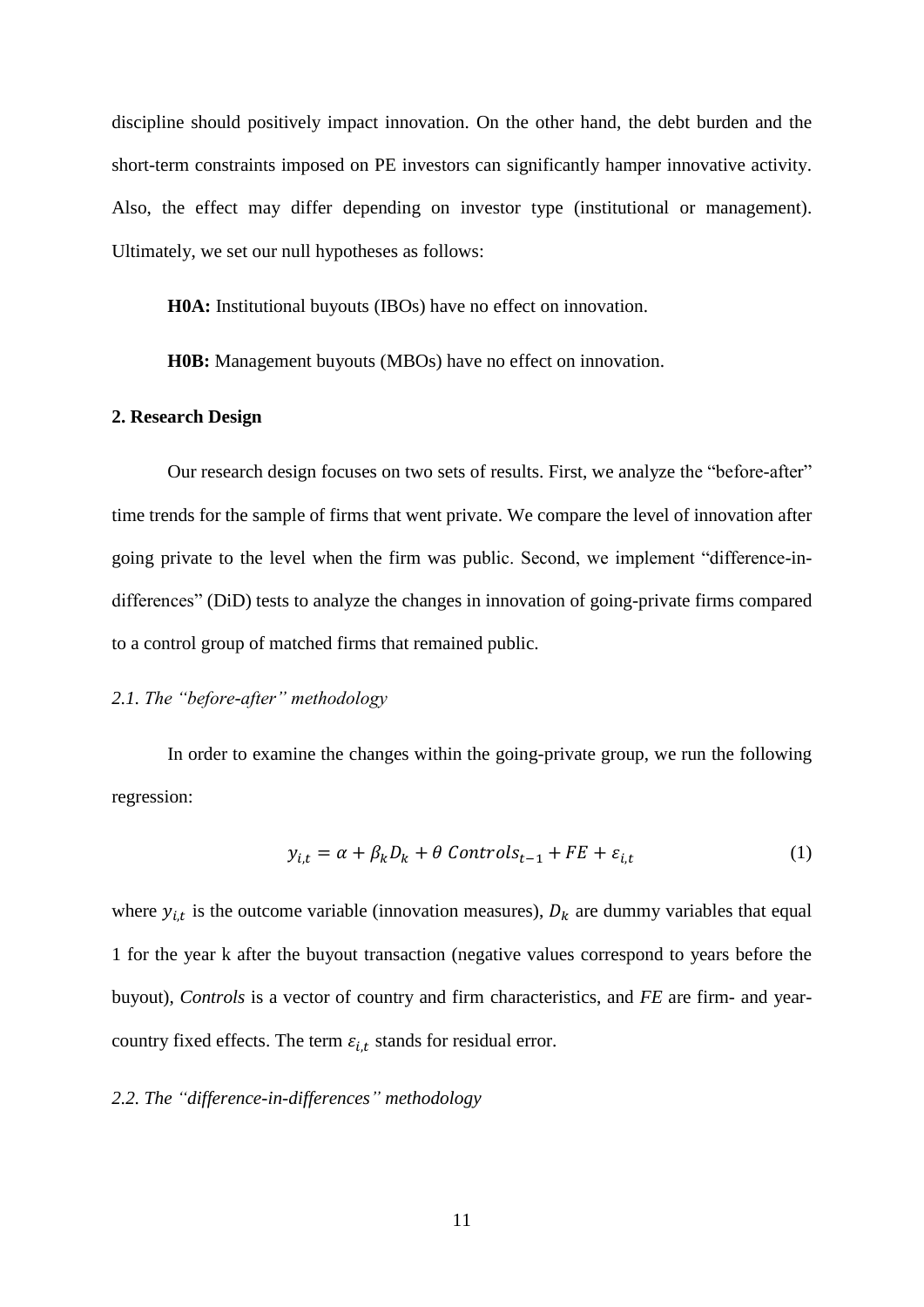The "before-after" analysis of innovation for firms that went private is ultimately driven by country-, industry-, or firm-related characteristics such as age and size. In order to eliminate this potential source of endogeneity, we form a matched control group for each going-private firm in our sample of buyouts. Similarly to the procedure for the going-private firms, we first ensure that the control group firms have patent activity. Then, we select up to five matched control firms that remained public based on country, industry, event year, age and size. We thus have "cells" of one going-private firm and up to five matched controls. We delete "cells" where the number of control firms is lower than three. We estimate the following regression model:

$$
y_{i,t} = \alpha + \delta_k \, \text{Buyout} \ast \mathbf{D}_{k+} + \gamma \, \text{Buyout} + \beta_k D_k + \varepsilon_{i,t} \tag{2}
$$

where  $y_{i,t}$  is the outcome variable (innovation measures), and  $D_k$  are dummy variables that equal 1 for the year k after the buyout transaction (negative values correspond to years before the buyout). The term  $\varepsilon_{i,t}$  stands for residual error.

# **3. Data**

**.** 

#### *3.1. Sample construction*

To establish our sample, we first obtain buyout transactions from the Zephyr database.<sup>5</sup> We only analyze deals where the acquirer bought 100% of the listed target firm. We choose the Zephyr database because it shares common identities with the Orbis database. We then merge the Zephyr and Orbis datasets with the detailed patent data derived from EPO's Worldwide Patent Statistical Database (PATSTAT). This database provides data on more than 80 million patent applications filed in over 100 patent offices around the world. It contains basic bibliographic information on patents, including the date of application, the date the patent

 $5$  Zephyr has been used in previous studies, such as, e.g., Erel et al. (2015).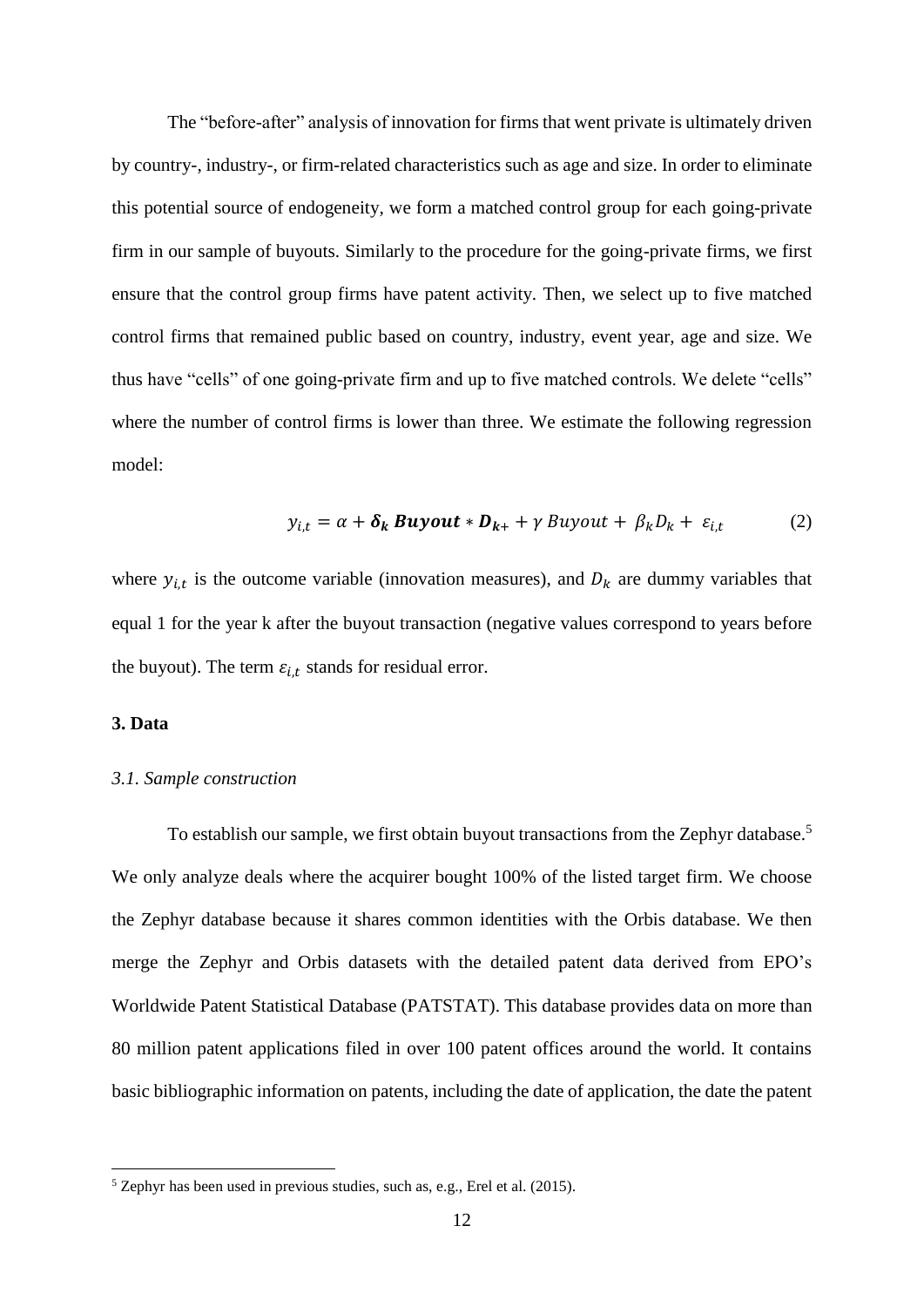is granted, the track record of patent citations, and inventor identification for each patent application. PATSTAT is published biannually; we use the 2017 Autumn edition.

The PATSTAT database covers patents filed in ninety-three non-U.S. countries. It therefore provides even greater coverage than the National Bureau of Economic Research (NBER) Patent and Citation database, which is compiled from information in the United States Patent and Trademark Office (USPTO) (Moshirian et al., 2015). The USPTO only aggregates U.S. the patents filed in the US.

In summary, using databases that share common identifiers allows us to avoid many pitfalls. Both Zephyr and Orbis are provided by the same supplier, Bureau Van Dyck, so we can match deal information from Zephyr to firm-level data, and from Orbis more accurately. We further match these data with PATSTAT. Using PATSTAT data, we can directly measure firms' innovation levels, regardless of where the patent application was filed.

We include all completed buyout transactions from 1997-2011 for a total of twenty one countries including Austria, Belgium, Canada, Switzerland, Czech Republic, Germany, Denmark, Spain, Finland, France, United Kingdom (UK), Israel, Italy, Japan, Korean Republic, Netherlands, Norway, Poland, Sweden, Singapore, and United States (US). Our sample is mostly dominated by the deals from the US, followed by Canada, Japan, France, UK, and Germany. Our sample of buyout deals terminates in 2011, because we require six years' of post-buyout patent data in order to construct the patent citation measures. We only include buyout deals where the target firm had at least one successful patent applied for and granted from the three years prior to the transaction to the three years afterward (similarly to Lerner et al., 2011). Our final sample is comprised of 307 go-private deals, involving 26,360 patents.

# *3.2. Measuring innovation*

Our primary goal is to measure innovation quantity and quality. We use a simple patent count to proxy for innovation quantity. In order to evaluate the quality and importance of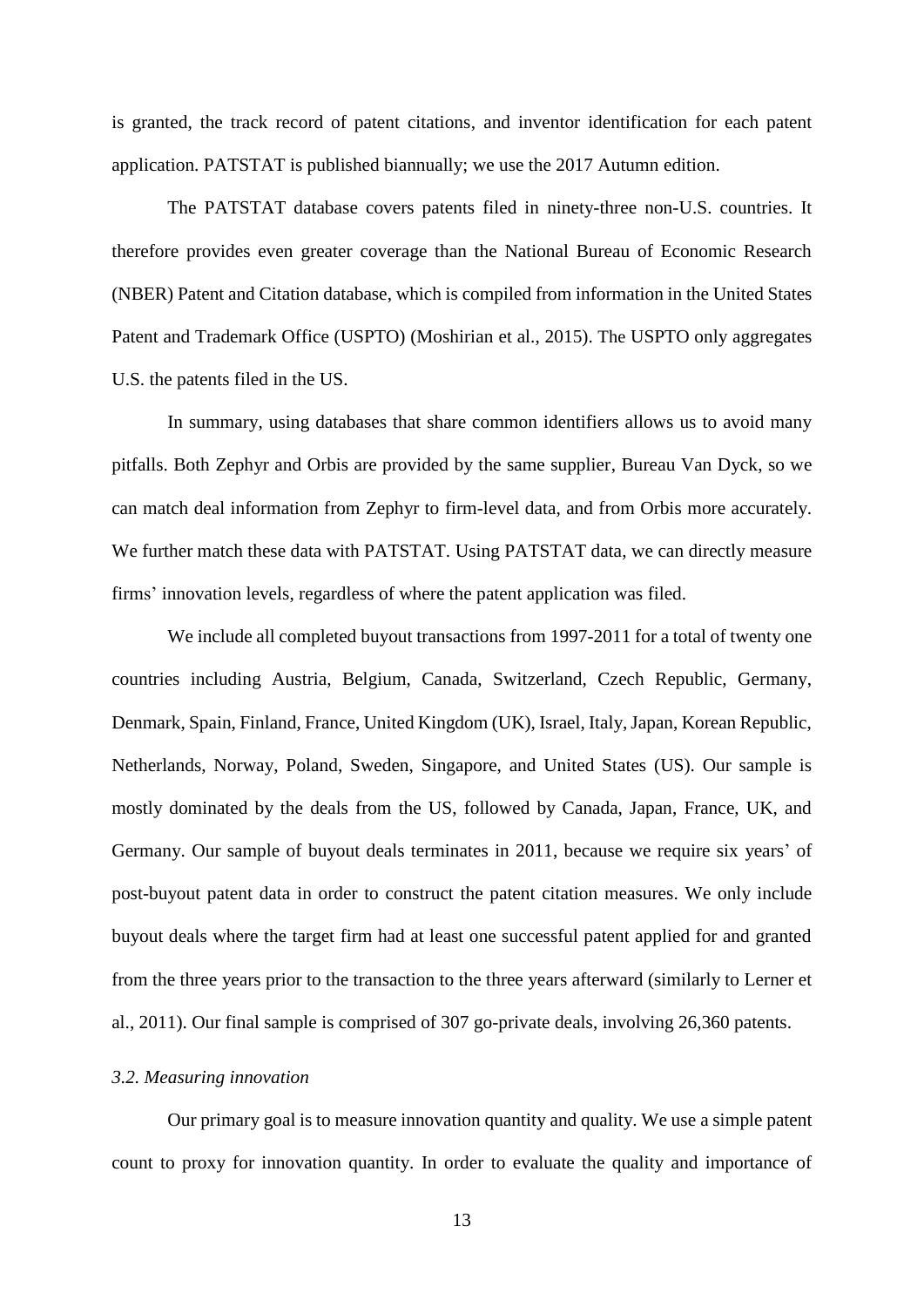innovation, we use two other measures. The first is absolute citation count, which captures the citations made within the three-year period, beginning from the year of the patent grant date and ending three years afterward. We use this measure to mitigate the issue of truncation at the end of the sample. The second is relative citation count. This measure calculates the citations received for patents filed and subsequently granted during the year of the patent grant through the three years afterward, less the average number of citations during the period received by the matching patents. We follow Lerner et al. (2011), and define matching patents as those granted in the same year and assigned to the same technology class.

Because absolute and relative citation measures require three years' of forward patent data, and because our study requires citation measures for three years from the date of the buyout, we require a total of six years' of patent data from the date of the buyout. This limits us to considering buyout transactions up to 2011.

We also analyze the novelty of innovation. Following Griffith and Macartney (2014), we consider a patent as radical if it has at least one citation to non-patent literature (NPL). NPL generally refers to scientific journals, and therefore, patents making citations to NPL are likely to be new and to represent a radical innovation.

### *3.3. Control variables*

There are many factors that drive innovative activity at the country and firm level. Following previous literature on innovation, we control for these characteristics. In particular, we include the intellectual property protection index created by Park (2008), and the level of a country's innovativeness as measured by patent applications scaled by GDP.

Nanda and Rhodes-Kropf (2013) and Hsu et al. (2014) show that financial market development affects innovative activity. Thus, we include equity development measures as proxied for by the value of shares traded and scaled by GDP, and two credit market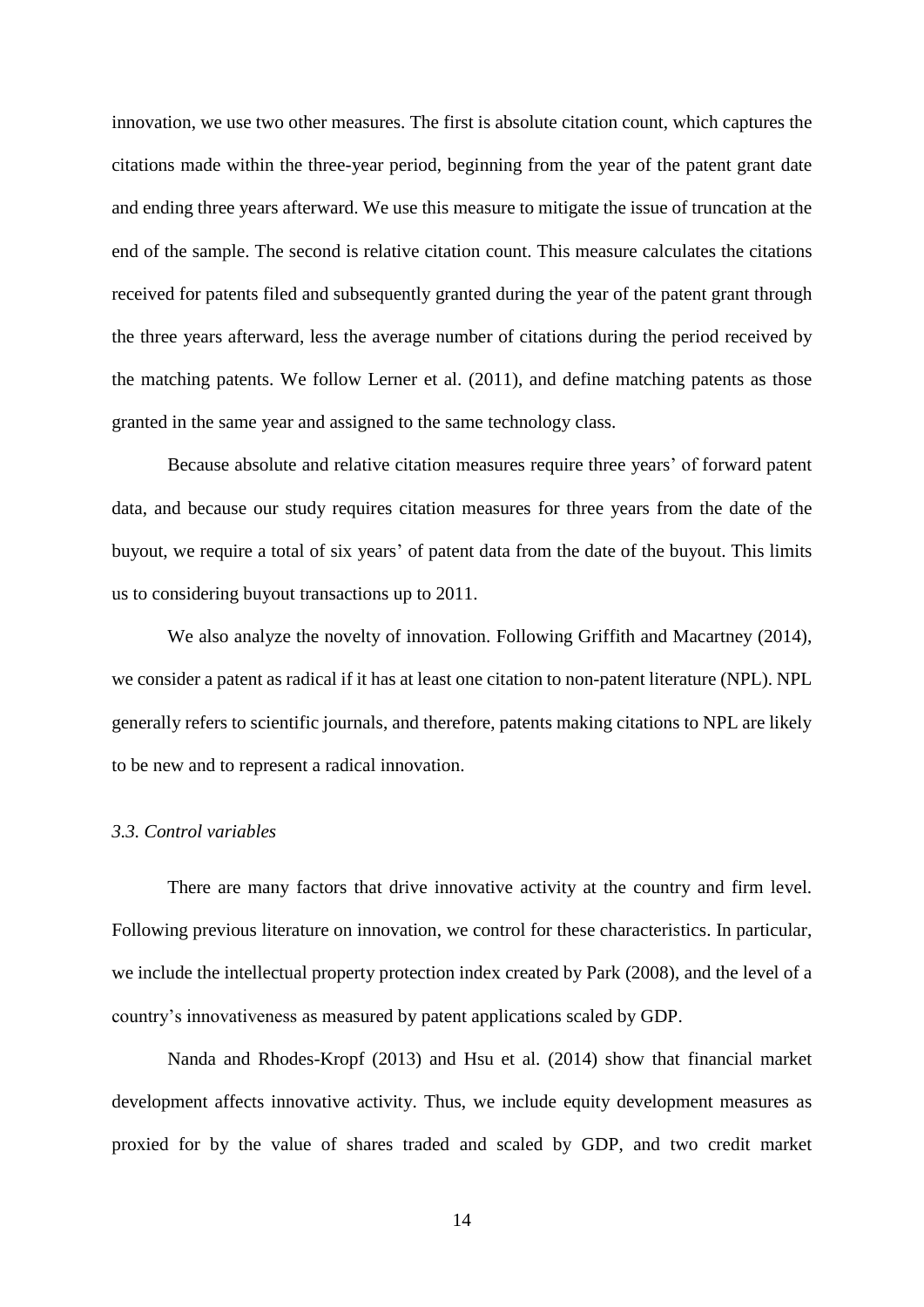development measures. CMD1 is domestic credit to the private sector. This is an important indicator of the ability to finance production, consumption, and capital formation, which in turn affect economic activity. CMD2 is domestic credit provided by the financial sector scaled by GDP, which measures banking sector depth and financial sector development in terms of size. We also include the GDP growth of a country to proxy for general economic conditions.

At the firm level, the vector of control variables includes firm size (SIZE), firm age (AGE), and profitability (ROA). We winsorize all variables at the 1st and 99th percentiles to eliminate the effects of outliers. We provide all definitions of variables and data sources in Appendix AI.

#### *3.4. Sample characteristics*

Table 1 gives the summary statistics. We first present the yearly distribution in panel A. Note that the number of patents increased significantly from the year 2000. Similarly to Lerner et al. (2011), we attribute this to the increasing volume and growing share of technology firms, which typically innovate to a greater extent. There was another sharp increase in the number of public-to-private buyout transactions after 2005, primarily due to the cheap access to credit that was the main source of financing for LBOs. Subsequently, in 2008, the number of deals plummeted, to a level not seen since the late 1990s. This was attributable to the financial crisis, which caused a total standstill in deals, although the number began to rise again soon afterward.

In panel B of Table 1, we show the distribution of transactions by industry. Similarly to previous studies (e.g., Lerner et al., 2011), we find that manufacturing industries dominate in our sample.

[Table 1 here]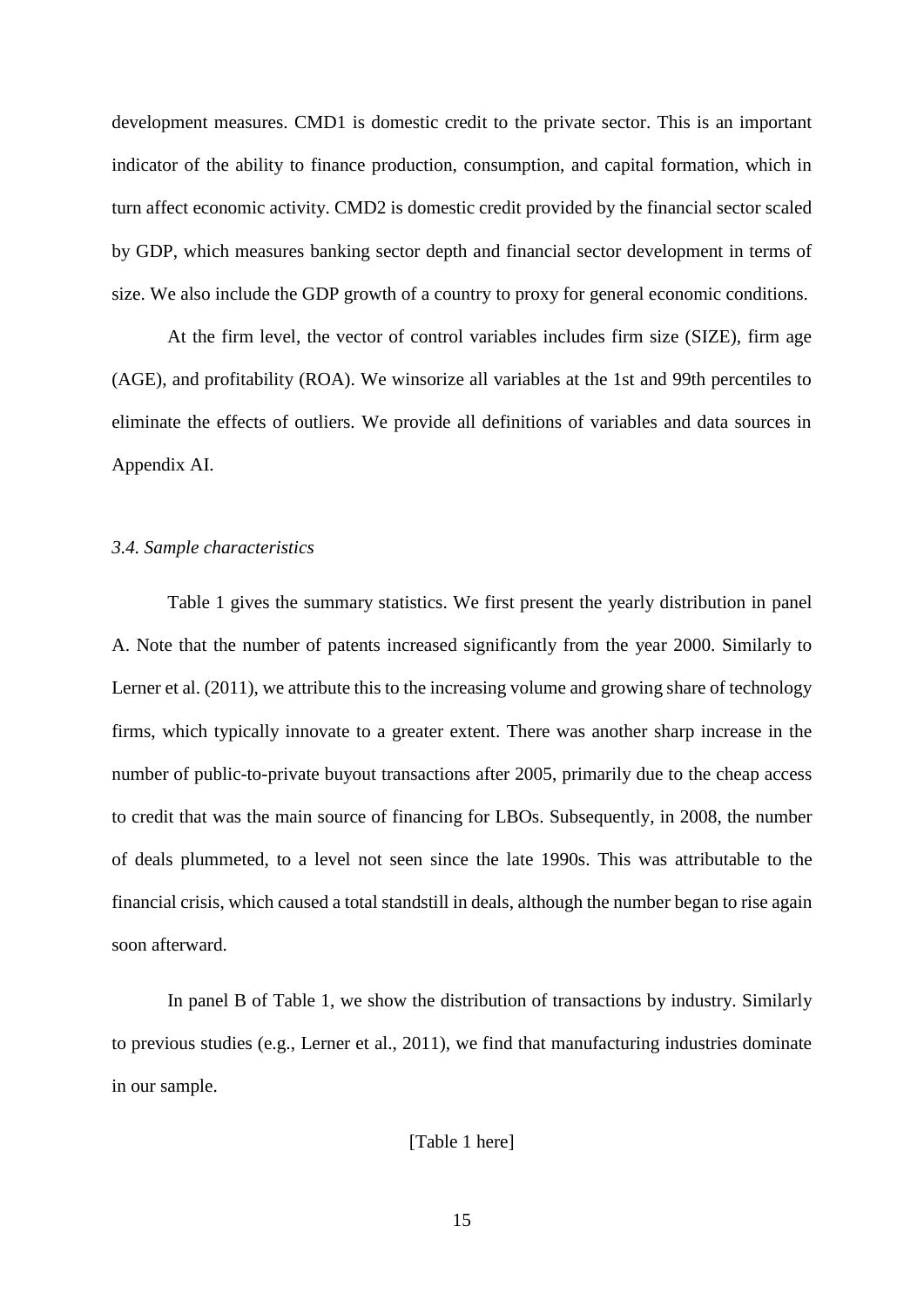#### **4. Innovation Changes Analysis**

#### *4.1. Summary statistics*

Table 2 presents the descriptive statistics for the full buyout sample. The firms targeted in the buyout transactions have an average of 11.26 patents. The relative and absolute citations are, at 10.68 and 5.40, respectively. The mean number of radical patents is 1.29.

Our country-level controls, such as the measure of Intellectual Property Rights (IPR), have a mean of 7.98. The country innovativeness intensity (INV) measure implies there are 1.71 patent applications submitted per 100 million of GDP, measured in U.S. dollars. Equity market development (EMD) has a mean value of 173.68. Mean credit market development measured as private credit to GDP (CMD1) is 165.51, and measured as domestic credit provided by the financial sector to GDP (CDM2) it is 198.25. Average GDP growth is 2.20.

Note that we have only a limited amount of data at the firm level. Therefore, our sample size drops by almost one-half. Nevertheless, we opted to present some controls related to the financial position of the target firm. On average, target firms have total sales of 11.79 million Euro, are thirty-eight years old, and have negative return on assets.

# [Table 2 here]

### *4.2. Baseline regressions*

In the multivariate analysis, we use patent count and citations as dependent variables. Given that the patent count variable is highly skewed, we transform it into *ln(1+patent count)* in the regression analysis. In column (1) of Table 3 we present the results of "*before-after*" analysis where we include industry, firm, and country-year fixed effects and we cluster the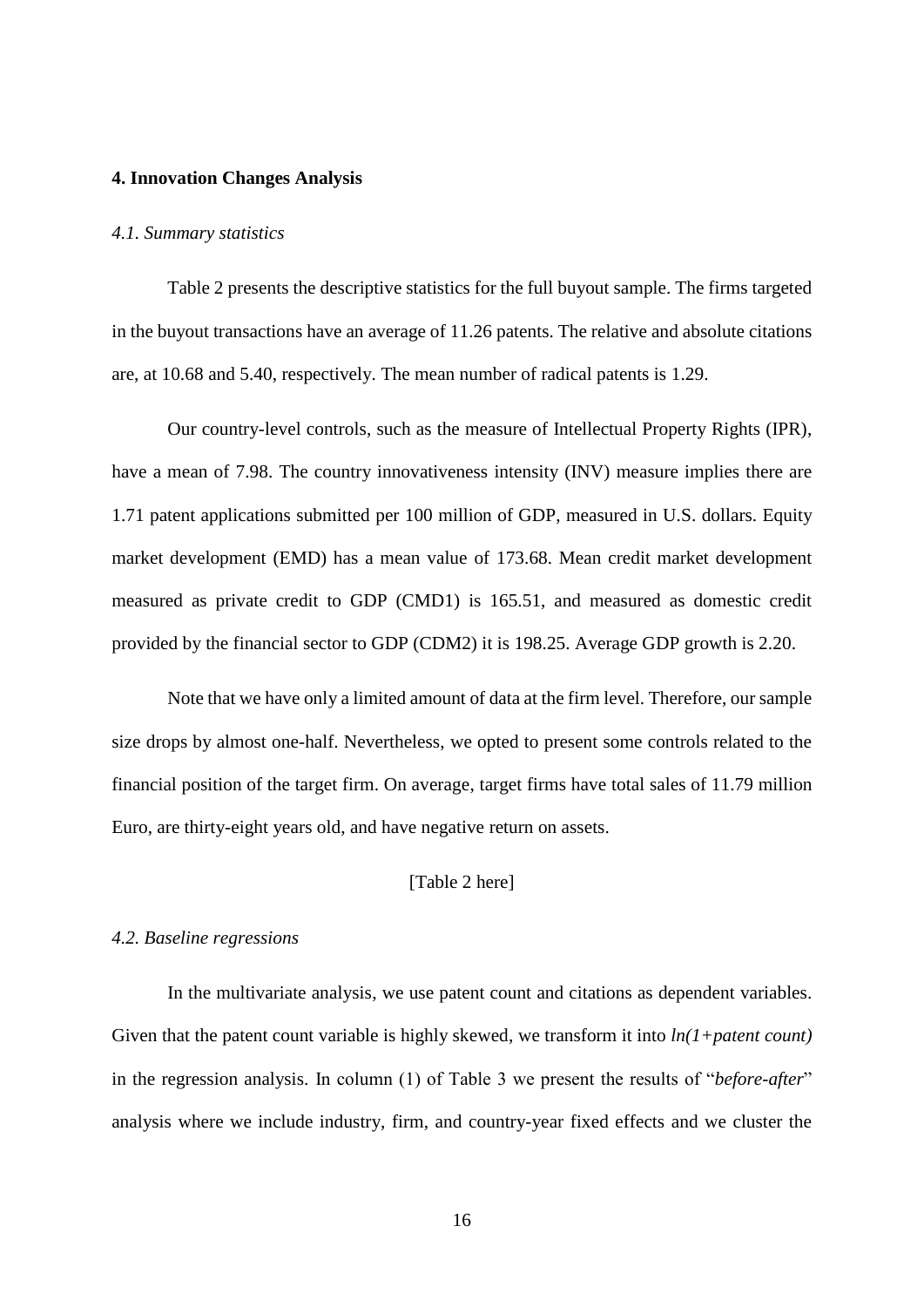standard errors by firm. We find a significant decline in the number of patent applications postbuyout transaction, ranging from 18% in year 2, and up to 21% in year  $3<sup>6</sup>$ 

The innovation drop may be due to the fact that PE firms tend to buy certain firms. In this analysis, we match the buyout firms to the public firms by age, profitability, year, and country, in order to mitigate those concerns. Our empirical tests are based on DiD methods, where we compare the change in innovation among firms that went through a public-to-private buyout (the treatment group) with the change in innovation among a matched group of public firms that remained public (the control group). In column (2) of Table 3 we present the results from the DiD methodology discussed in subsection 2.2. The results resemble similar pattern showing a drop in the number of patents of 17% in year 2, and 22% in year 3 compared to public firms matched by year, size, three-digit industry, and age.

# [Table 3 here]

In column (1) and (2) of Table 4 we present the results of "*before-after*" analysis where the dependent variable are *Absolute Citations* and *Relative Citations*, respectively. We include industry, firm, and country-year fixed effects and we cluster the standard errors by firm. We find a significant decline in the number of patent applications post-buyout transaction, ranging from 32 to 41% in year 2, and up to 36 to 46% in year  $3<sup>7</sup>$  In column (2) of Table 4 we present the results from the difference-in-differences methodology. The results show a decline in the number of patents of 24 to 33% in year 2, and 22 to 30% in year 3 compared to public firms matched by year, size, three-digit industry, and age.

# [Table 4 here]

**.** 

<sup>&</sup>lt;sup>6</sup> The untabulated results are robust if we include country and firm characteristics, yet including them reduces the number of observations.

 $<sup>7</sup>$  The untabulated results are robust if we include country and firm characteristics, yet including them reduces</sup> the number of observations.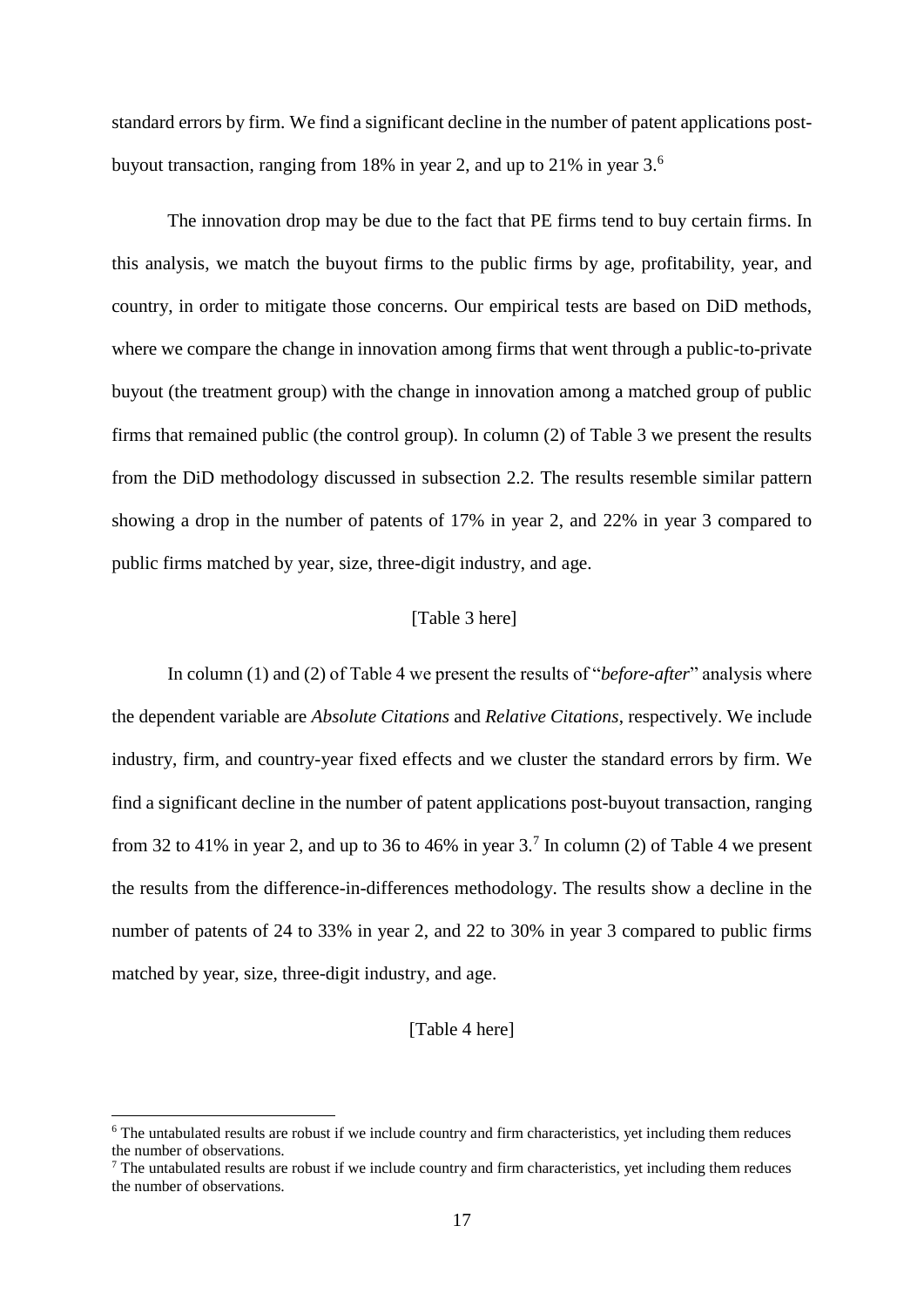### *4.3. Addressing endogeneity of the going-private decision*

A decision to delist the public firm is not random and therefore our analysis is subject to endogeneity. In the previous section we try to mitigate this concern by performing the DiD analysis by matching on industry, size, age, and year. In this subsection, we extend this analysis by employing two alternative matching methods. First, we construct a sample of matched firms that are similar in terms of going-private characteristics. In particular, following Bharath and Dittmar (2010) we identify several characteristics that were identified as future predictors of going-private. We identify a sample that is similar to the buyout sample in terms of total assets, sales, R&D, Capex, dividend, free cash flow, debt, cash, net fixed assets<sup>8</sup> and that are measured at the time of IPO that is on average 13 years before going-private. Similarly, as discussed in subsection 2.2 we include the "cell" effects.

Second, in order to mitigate the concern that the pre-buyout innovation might affect the results we construct a sample of matched firms that are similar in terms of pre-innovation characteristics. That should resolve the problem that we just analyse firms that are at the different timeline of innovation cycle. We present the results from these two alternative DiD analysis in Table 5. In columns (1) and (2) we present the DiD results when firms are matched on the going-private characteristics, and in columns (1) and (2) when they are matched on 3 years pre-innovation, industry, size, age, and year. The results also show a negative effect of going-private transaction on innovation.

# [Table 5 here]

# **5. Further Analysis**

**.** 

## *5.1. Institutional and management buyouts*

<sup>8</sup> There are many missing values for those variables. When possible we replace the missing values by industryyear averages.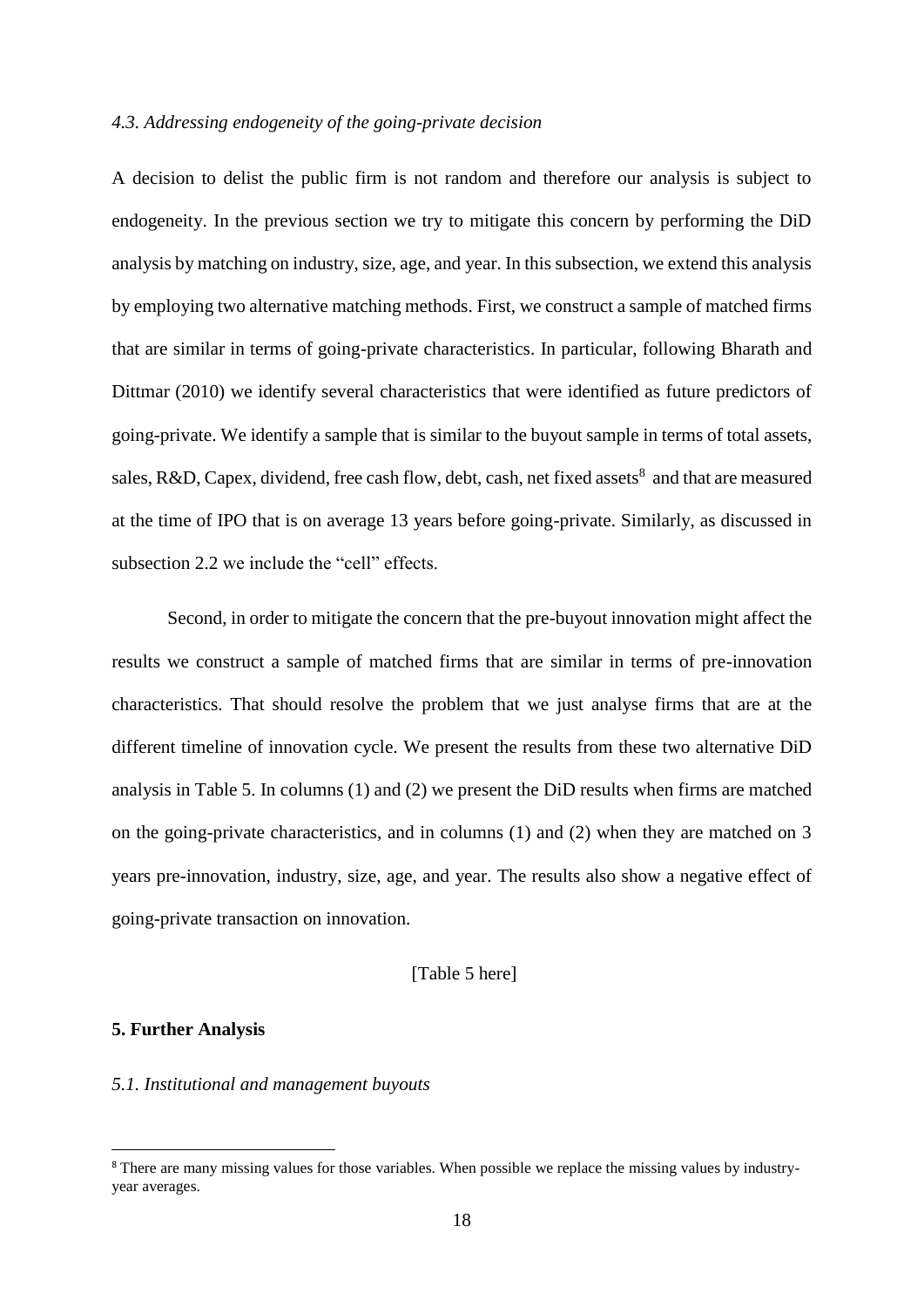In this subsection we distinguish between IBOs and MBOs. This is because we expect institutional investors to have different incentives and long-term objectives than insiders such as firm management. Theoretically, going private in a highly leveraged IBO transaction does not relieve the target firm from short-term pressures. In fact, servicing a huge debt might preclude the firm from realizing any long-term investment strategies. In contrast, in an MBO, the insiders may be focused on servicing debt as well as long-term planning. They may have reputational and career concerns, and, as a result, they may aim to keep the firm in solid shape after returning it to the public sector.

Table 6 Panel A shows "before-after" and DiD results for limiting the sample to IBOs only. We find a significant drop in both absolute and relative citations following IBOs. Table 6 Panel B shows our results for limiting the sample to MBOs only. Within all models we observe no statistically significant effect on absolute or relative citations post-buyout. These results indicate that the negative effect from buyouts is predominantly observed for IBOs, but not for MBOs.

# [Table 6 here]

#### *5.2. Radical innovation*

Thus far, we have analyzed various general measures of innovation. However, the nature of innovation can differ. Certain patents, for example, may refer directly to scientific literature, and therefore be considered more radical than incremental in nature. We thus define radical innovation as the total number of patents granted to firm i in year t that have at least one citation to a non-patent literature. In order to identify the effect of buyouts on radical innovation, we limit our sample to target firms that had at least one radical patent applied for and granted within a period of three years before to three years after the buyout.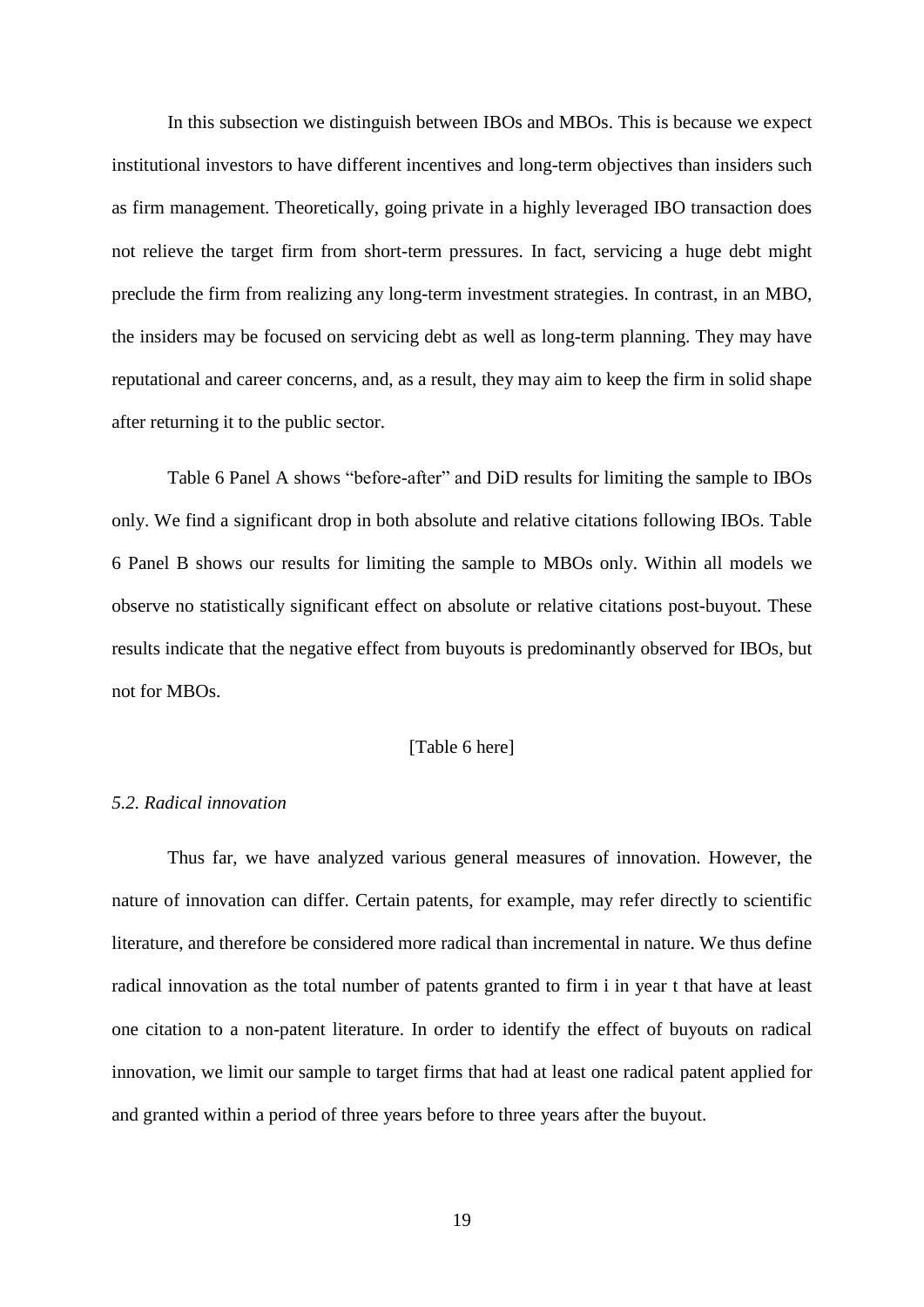The results are in Table 7. We find that the number of radical innovations tends to drop after the buyout transaction. We observe a statistically and economically significant decrease in radical innovation one, two, and three years post-buyout.

# [Table 7 here]

# *5.3. Innovation efficiency or short term-payoffs?*

In previous subsections, we demonstrated that innovation generally drops after going private. This may be due to PE firms restructuring R&D departments. We therefore look next at innovator employment changes. If the PE firms are focused on long-term investment projects, we expect them to expand and keep the R&D units operational. Alternatively, if their focus is solely short term, we expect to observe employment reductions in innovator employment.

We create a novel measure of innovation efficiency, computed as the number of patent applications filed and subsequently granted during the year, divided by the number of unique innovators. We consider unique innovators as those listed on the patent application. If the same person is included in multiple applications, we count that person only once. This measure also considers how efficiently a firm uses its R&D team following a buyout. Innovation efficiency can be improved by either increasing the number of patent applications while keeping the size of the R&D team constant, or by producing the same number of patent applications using a smaller R&D team.

The results for innovation efficiency are in Table 8. Similarly to the findings for patent counts, radical patent counts, absolute citations, and relative citations, we find that buyouts have a significant negative effect on innovation efficiency.

[Table 8 here]

### *5.4. Buyouts and the cost of debt*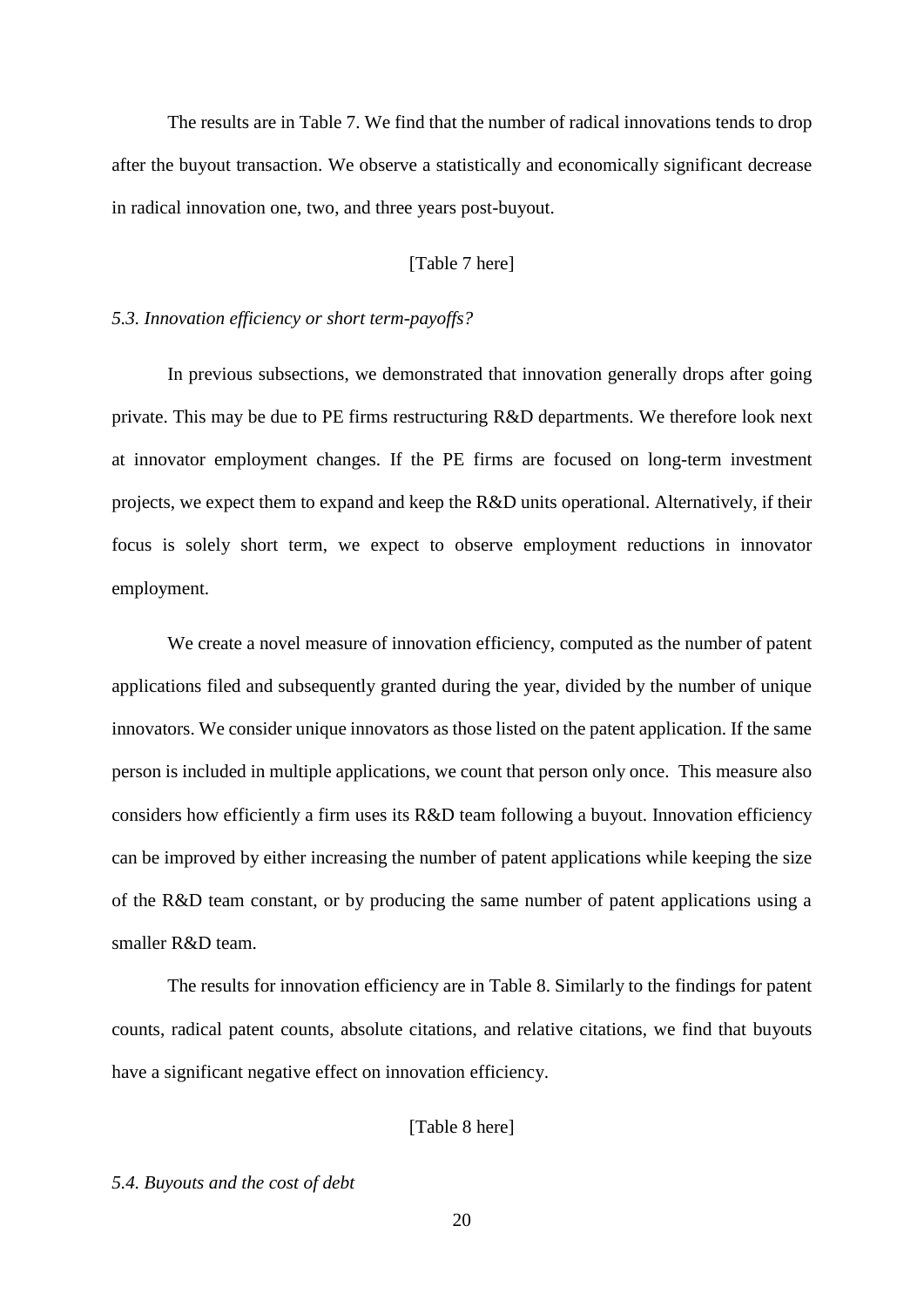Now that we have shown that innovation drops after going private, the question is: Why do PE firms pay for positive net present value (NPV) projects, and then abandon them afterward? It would be illuminating to examine the underlying reasons for the post-buyout drop in innovation. Deep pocket investors may seem more likely to nurture innovation, as we expect they would be able to tolerate short-term failure. However, they frequently rely heavily on debt financing. The debt overhang theory of Myers (1977) posits that management of an excessively leveraged firm will forgo positive-NPV projects if the new projects benefit debtholders rather than equityholders.

In general, the buyout transaction is not only related to the change in ownership, it also changes the target firm's capital structure and shifts it toward higher leverage. The buyouts are financed mostly with debt, so as much as 80% of the transaction cost may be debt financing. At the time of the buyout announcement, the acquirer and the lender have agreed upon the terms and the payout structure. The debt part can be a significant burden for the planned restructuring of the target firm during the buyout period, however. Also, financing may be received from multiple debt providers, which makes it more difficult to effect a refinancing (Demiroglu and James, 2010; Graham and Leary, 2011; Colla et al., 2012; Axelson et al., 2013).

Most prior studies analyzed the effects of buyouts on investment and productivity in isolation. However, the investment and financing decisions are typically not separate. In this subsection, we analyze the effects together. It is critical for the acquirer to negotiate the best debt terms for the buyout transaction. If the acquirer can lock in the deal financing at a lower rate than other market participants for the subsequent post-buyout years, it will have a critical investment advantage over the competition. Thus, the effect of the buyout on innovation should be positive. But the reverse also holds: If the acquirer locks in the deal financing at a higher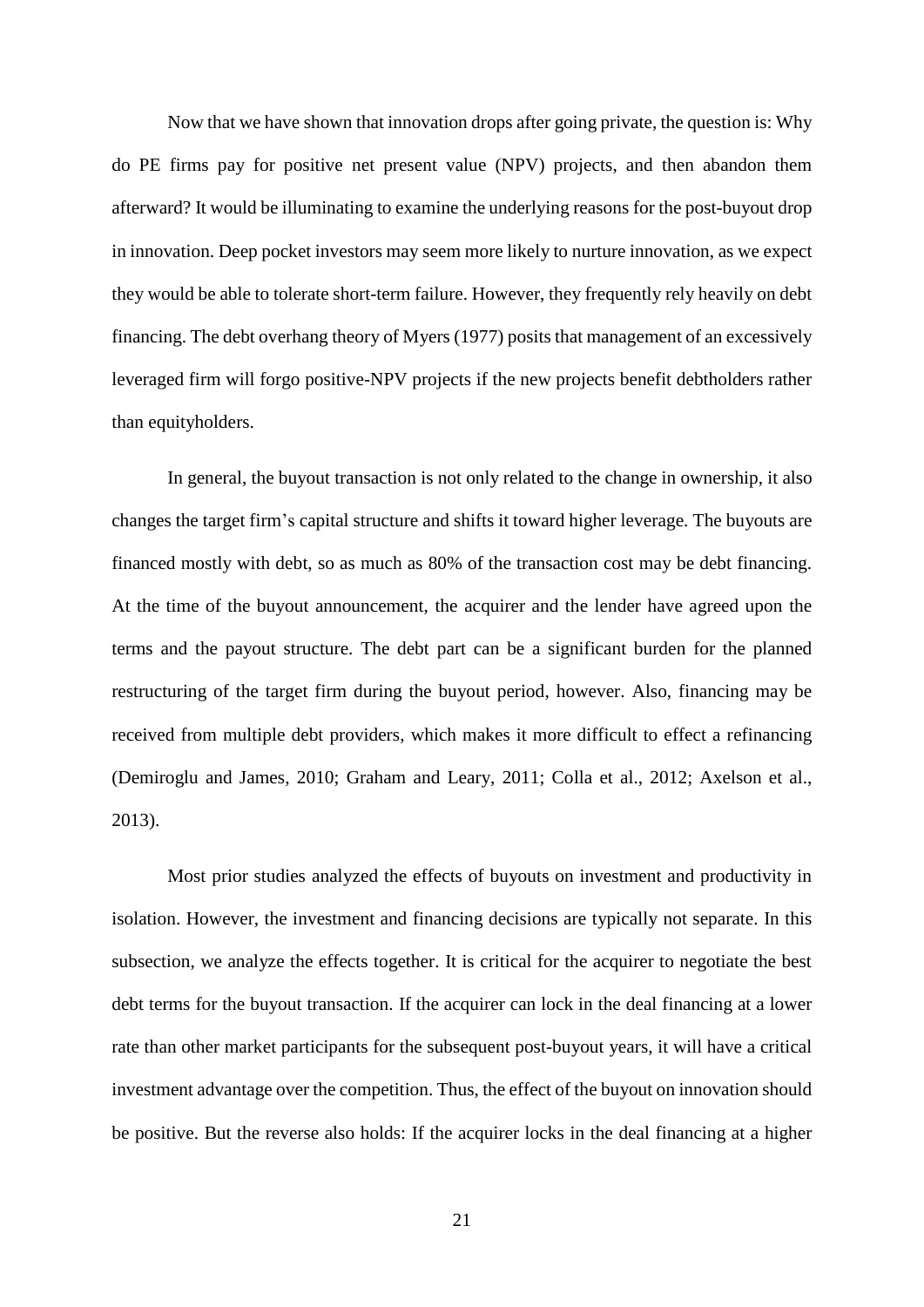rate than other market participants, this may have a negative effect on its investment, and on innovation.

In order to control for the cost of debt, we include in the regression analysis the relative ratio of the initial cost of debt at the time of announcement, and the cost of debt in the first, second, and third years post-buyout, respectively. Data on the cost of debt comes from [FRED](https://fred.stlouisfed.org/)  [Economic Data](https://fred.stlouisfed.org/), and we use the corporate debt yield at the time of announcement at the subgroup country level.

Our results are presented in Table 9 It shows that the effect of the relative cost of debt after the buyout transaction negatively affects innovation. In particular, the CD (cost of debt) in year 1 after the buyout, that is, the ratio of the cost of debt at the time of the announcement to the cost of debt at the first year post-announcement, has a negative and significant effect on innovation. The CD in year 2 post-buyout, that is, the ratio of the cost of debt at the time of the announcement to the cost of debt at the second year post-announcement, has a negative and yet not significant effect on innovation. The CD in year 3 post-buyout, that is, the ratio of the cost of debt at the time of announcement to the cost of debt at the third year post-announcement, has a negative and significant effect on innovation. Overall, this means the decrease in the postbuyout cost of debt compared to the initial cost of debt at the time of announcement has a negative effect on innovation.

Interestingly, the effect of the post-buyout years becomes positive in years 1 and 3, suggesting that the effect of the buyout on innovation is dependent on the relative cost of debt at the year of announcement relative to the current cost of debt. We posit that if the acquirer is able to lock in at the lower cost of debt for the time of the restructuring, compared to the postbuyout cost of debt, then the incentives to innovate are stronger. Yet, if the current cost of debt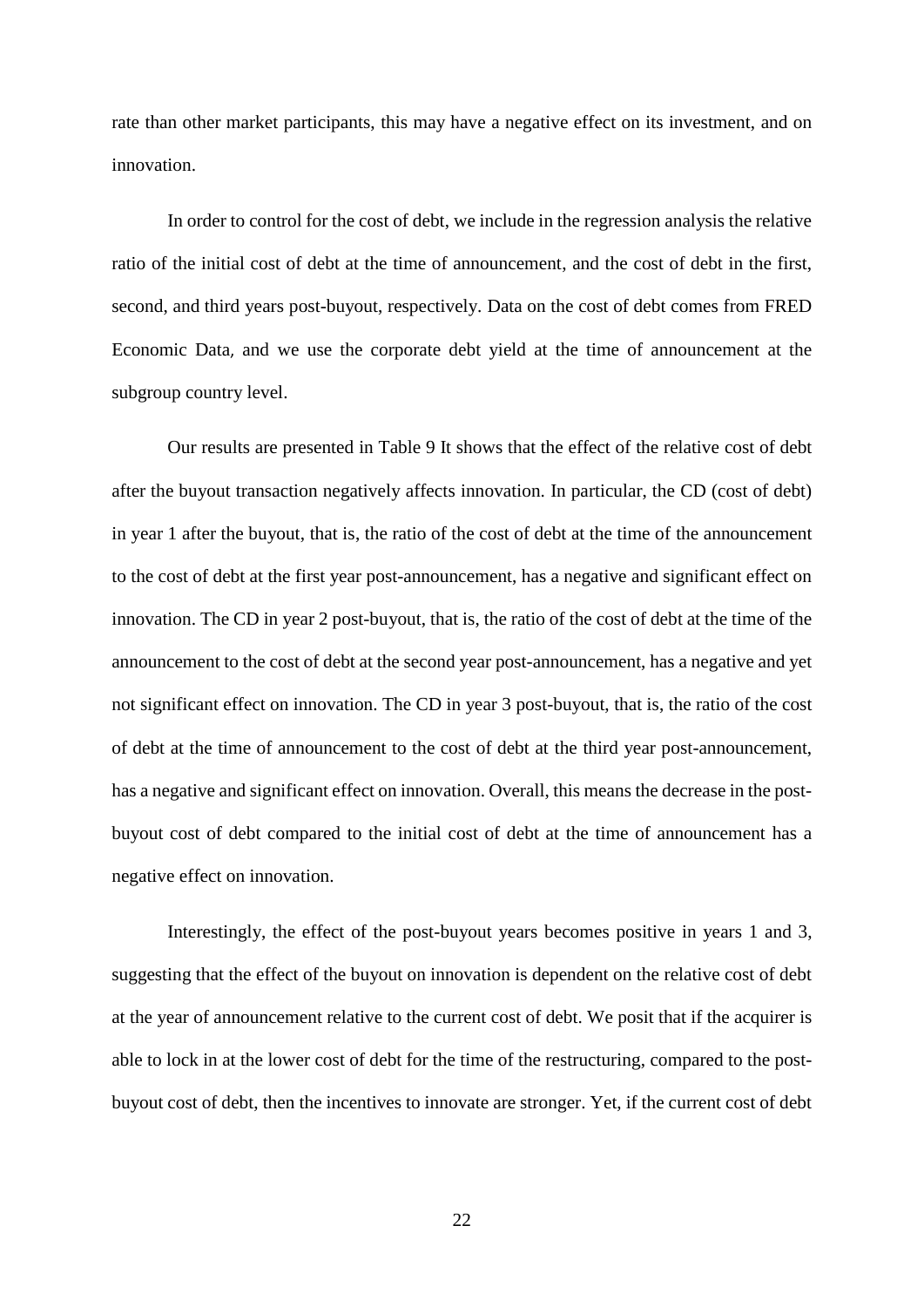is lower than the cost of debt at announcement, the investment in innovation will no longer be lucrative, and the incentives to innovate decrease.

## [Table 9 here]

### **6. Conclusion**

This paper explores the impact of public-to-private buyout transactions on the innovation of target firms. We analyze both quantity (patent count) and quality (citations) of patent activity, and find that, following public-to-private buyouts, firms tend to have fewer patents overall, and to receive fewer citations on those patents. We also show that firms have fewer radical (e.g., scientific) innovations.

We determine that the drop in innovation is likely attributable to the fact that excessive debt and servicing costs can hinder target firms from adopting long-term strategies. First, we observe that the negative effect of public-to-private buyouts is only significant for institutional buyouts. Second, we identify a significant decrease in innovation efficiency post-going private. Third, we show that the negative effect is most prevalent for transactions where the cost of the debt financing is higher than the post-buyout cost of debt.

Our results both add to the previous literature, and contrast with Lerner et al. (2011) and Amess et al. (2016), who show innovation increases after buyout transactions. However, their results are mostly driven by private-to-private transactions. Our study contributes by showing contrasting results for public-to-private transactions. The evidence is based on buyout sample and matched sample analysis.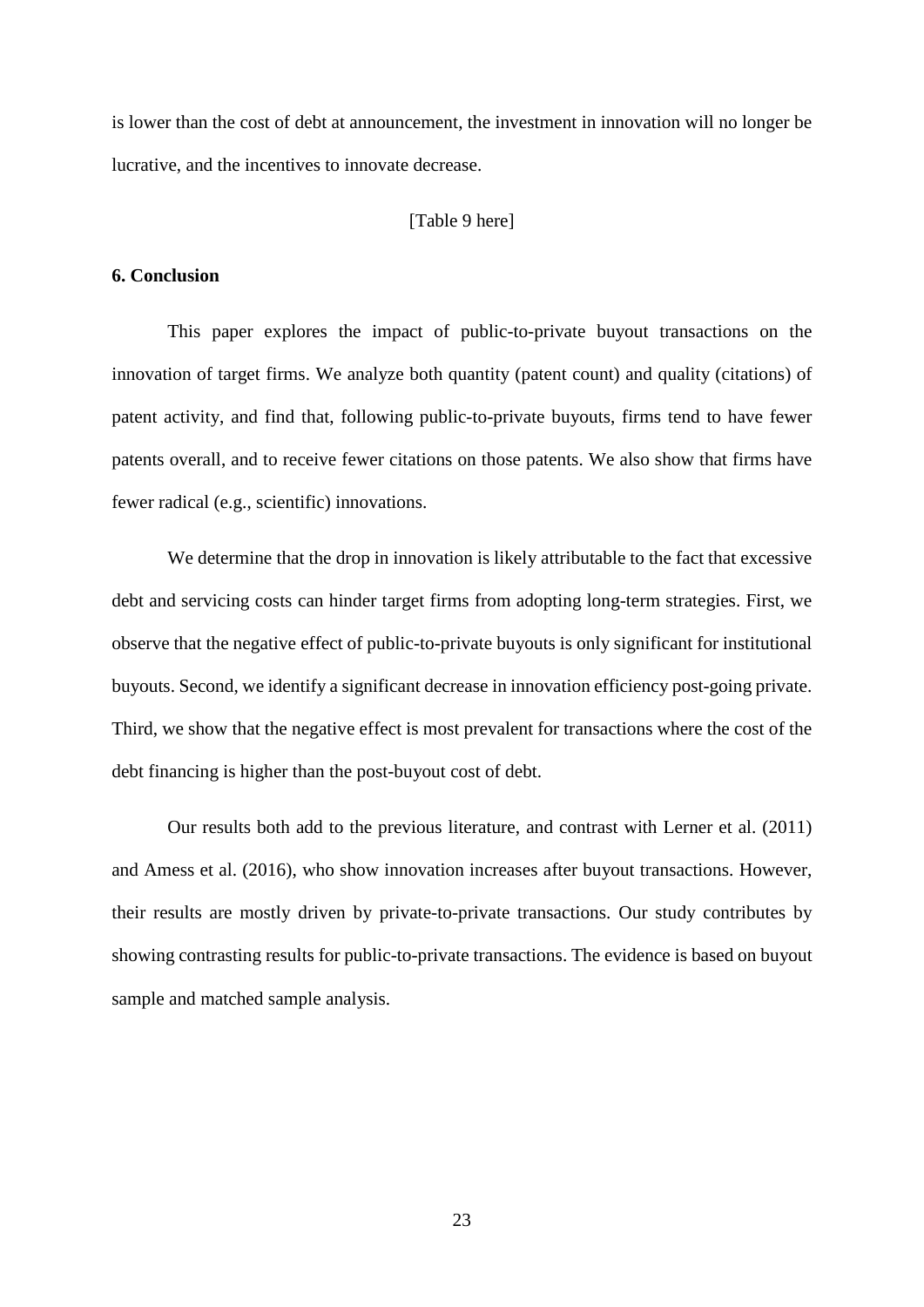## **References**

- Acharya, V.V., Gottschalg, O.F., Hahn, M., and Kehoe, C., 2012. Corporate governance and value creation: Evidence from private equity. Review of Financial Studies, 26(2), 368- 402.
- Aghion, P., and Tirole, J., 1994. The management of innovation. Quarterly Journal of Economics, 109(4), 1185-1209.
- Aghion, P., Van Reenen, J., and Zingales, L., 2013. Innovation and institutional ownership. American Economic Review, 103(1), 277-304.
- Ahlers, O., Hack, A., Madison, K., Wright, M., and Kellermanns, F.W. 2017. Is it All About Money? Affective Commitment and the Difference Between Family and Non-family Sellers in Buyouts. British Journal of Management, 28(2) 159-179.
- Amess, K., Stiebale, J., and Wright, M., 2016. The impact of private equity on firms' patenting activity. European Economic Review, 86, 147-160.Atanassov, J., Nanda, V., and Seru, A., 2007. Finance and innovation: The case of publicly traded firms. In Douglas Cumming, ed., The Oxford Handbook of Entrepreneurial Finance. New York: Oxford University Press.
- Axelson, U., Jenkinson, T., Strömberg, P., and Weisbach, M.S., 2013. Borrow cheap, buy high? The determinants of leverage and pricing in buyouts. Journal of Finance, 68(6), 2223- 2267.
- Ayash, B., and Rastad, M., 2017. Private Equity, Jobs, and Productivity: A Comment (October 10). Available at SSRN: <https://ssrn.com/abstract=3050984> or [http://dx.doi.org/10.2139/ssrn.3050984.](https://dx.doi.org/10.2139/ssrn.3050984)
- Ayash, B., and Schütt, H., 2016. Does going private add value through operating improvements? Journal of Corporate Finance, 40, 192-215.
- Baker, G.P., and Wruck, K.H., 1989. Organizational changes and value creation in leveraged buyouts: The case of the OM Scott & Sons Company. Journal of Financial Economics, 25(2), 163-190.
- Belenzon, S., Berkovitz, T., and Bolton, P., 2009. Intracompany governance and innovation (No. w15304). National Bureau of Economic Research.
- Bergström, C., Grubb, M., and Jonsson, S., 2007. The operating impact of buyouts in Sweden: A study of value creation. Journal of Private Equity, 11, 22-39.
- Bernstein, S., 2015. Does going public affect innovation? Journal of Finance, 70(4), 1365- 1403.
- Bharath, S., Dittmar, A., and Sivadasan, J., 2014. Do going-private transactions affect plant efficiency and investment? Review of Financial Studies, 27(7), 1929-1976.
- Boot, A.W.A., and Vladimirov, V.N., 2018. Collusion with Public and Private Ownership and Innovation (August 1). Available at SSRN: <https://ssrn.com/abstract=3057555> or [http://dx.doi.org/10.2139/ssrn.3057555.](https://dx.doi.org/10.2139/ssrn.3057555)
- Boucly, Q., Sraer, D., and Thesmar, D., 2011. Growth LBOs. Journal of Financial Economics, 102(2), 432-453.
- Burkart, M., Gromb, D., and Panunzi, F., 1997. Large shareholders, monitoring, and the value of the firm. Quarterly Journal of Economics, 112, 693-728.Bushee, B.J., 1998. The influence of institutional investors in myopic R&D investment behavior. Accounting Review, 73, 305.
- Bushee, B.J., 2001. Do institutional investors prefer near-term earnings over long-run value? Contemporary Accounting Research, 18, 207.
- Cohn, J.B., Mills, L.F., and Towery, E.M., 2014. The evolution of capital structure and operating performance after leveraged buyouts: Evidence from US corporate tax returns. Journal of Financial Economics, 111(2), 469-494.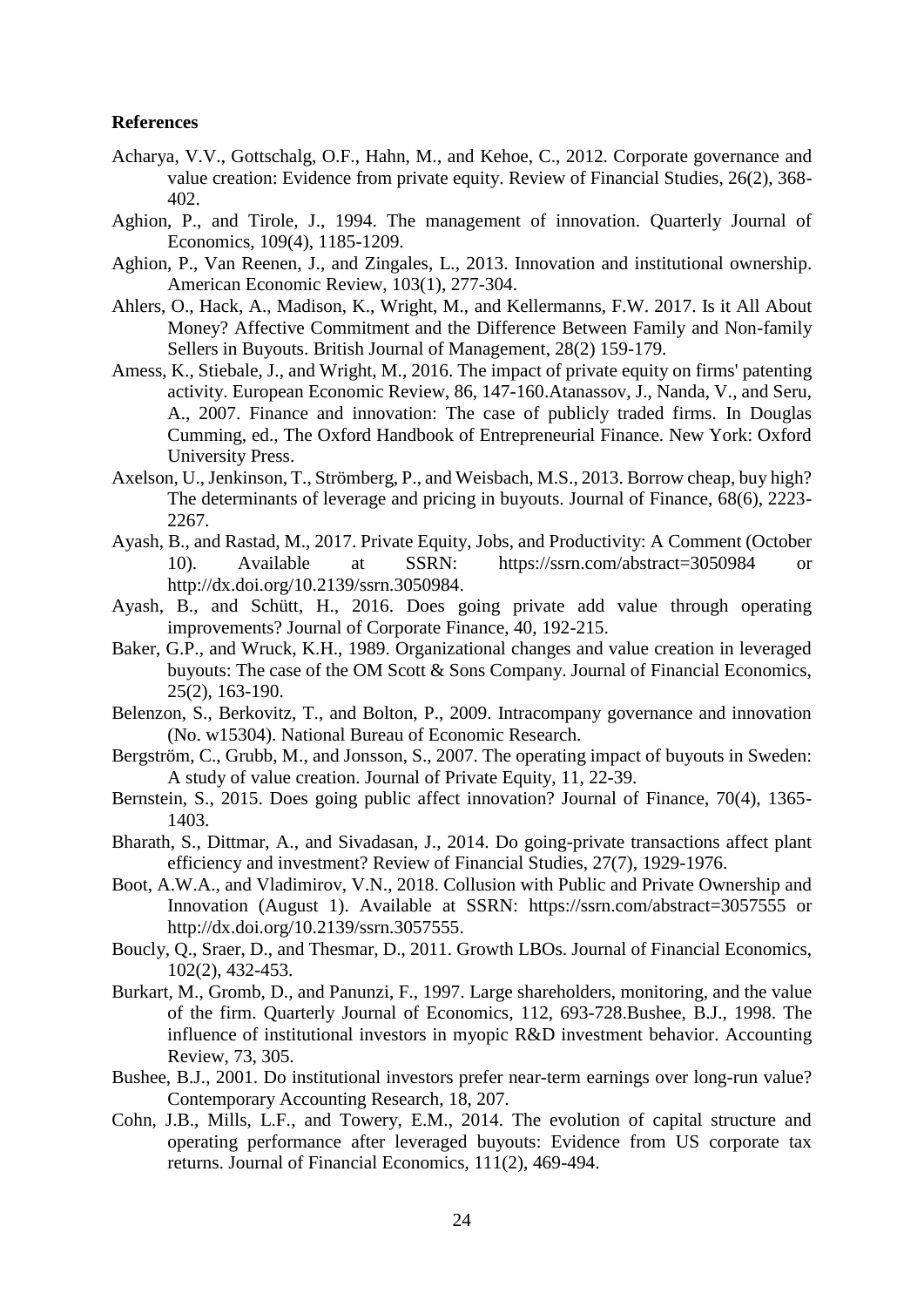- Colla, P., Ippolito, F., and Wagner, H.F., 2012. Leverage and pricing of debt in LBOs. Journal of Corporate Finance, 18(1), 124-137.
- Cornelli, F., and Karakaş, O., 2015. CEO Turnover in LBOs: The Role of Boards (December). Available at SSRN: <https://ssrn.com/abstract=2269124> or [http://dx.doi.org/10.2139/ssrn.2269124.](https://dx.doi.org/10.2139/ssrn.2269124)
- Cumming, D.J., Peter, R., Sannajust, A., and Tarsalewska, M., 2018. Pre-Going Private Ownership around the World. British Journal of Management, forthcoming.
- Davis, S.J., Haltiwanger, J., Handley, K., Jarmin, R., Lerner, J., and Miranda, J., 2014. Private equity, jobs, and productivity. American Economic Review, 104(12), 3956-3990.
- Demiroglu, C., and James, C.M., 2010. The role of private equity group reputation in LBO financing. Journal of Financial Economics, 96(2), 306-330.
- Erel, I., Jang, Y., and Weisbach, M.S., 2015. Do acquisitions relieve target firms' financial constraints? Journal of Finance, 70(1), 289-328.
- Ferreira, D., Manso, G., and Silva, A.C., 2012. Incentives to innovate and the decision to go public or private. Review of Financial Studies, 27(1), 256-300.
- Gillan, S.L., and Starks, L.T., 2000. Corporate governance proposals and shareholder activism: The role of institutional investors. Journal of Financial Economics 57, 275-305.
- Goergen, M., O'Sullivan, N., and Wood, G., 2014a. The Employment Consequences of Private Equity Acquisitions: The Case of Institutional Buy Outs. European Economic Review, 71, 67-79.
- Goergen, M., O'Sullivan, N., and Wood, G., 2014b. The consequences of private equity acquisitions for employees: new evidence on the impact on wages, employment and productivity. Human Resource Management Journal, 24 (2), 145-158.
- Graham, J.R., Harvey, C.R., and Rajgopal, S., 2005. The economic implications of corporate financial reporting. Journal of Accounting and Economics, 40, 3-73.
- Graham, J.R., and Leary, M.T., 2011. A review of empirical capital structure research and directions for the future. Annual Review of Financial Economics, 3(1), 309-345.
- Griffith, R., and Macartney, G., 2014. Employment protection legislation, multinational firms, and innovation. Review of Economics and Statistics, 96(1), 135-150.
- Guery, L., Stevenot, A., Wood, G.T., and Brewster, C., 2017. The impact of private equity on employment: The consequences of fund country of origin—new evidence from France. Industrial Relations: A Journal of Economy and Society, 56(4), 723-750.
- Guo, S., Hotchkiss, E., and Song, W., 2011. Do buyouts (still) create value? Journal of Finance, 66, 479-517.
- Harford, J., and Kolasinski, A., 2013. Do private equity returns result from wealth transfers and short-termism? Evidence from a comprehensive sample of large buyouts. Management Science, 60(4), 888-902.
- Hsu, P.-H., Tian, X., and Xu, Y. 2014. Financial development and innovation: Cross-country evidence. Journal of Financial Economics, 112, 116-135.
- Jensen, M.C., 1989. The Eclipse of the Public Corporation. Harvard Business Review, No. 5, 61-74.
- Kahn, C., and Winton, A., 1998. Ownership structure, speculation, and shareholder intervention. Journal of Finance, 53, 99-129.
- Kaplan, S., 1989. The effects of management buyouts on operating performance and value. Journal of Financial Economics, 24(2), 217-254.
- Kaplan, S.N., 1991. The staying power of leveraged buyouts. Journal of Financial Economics, 29(2), 287-313.
- Lerner, J., Sorensen, M., and Strömberg, P., 2011. Private equity and long-run investment: The case of innovation. Journal of Finance, 66(2), 445-477.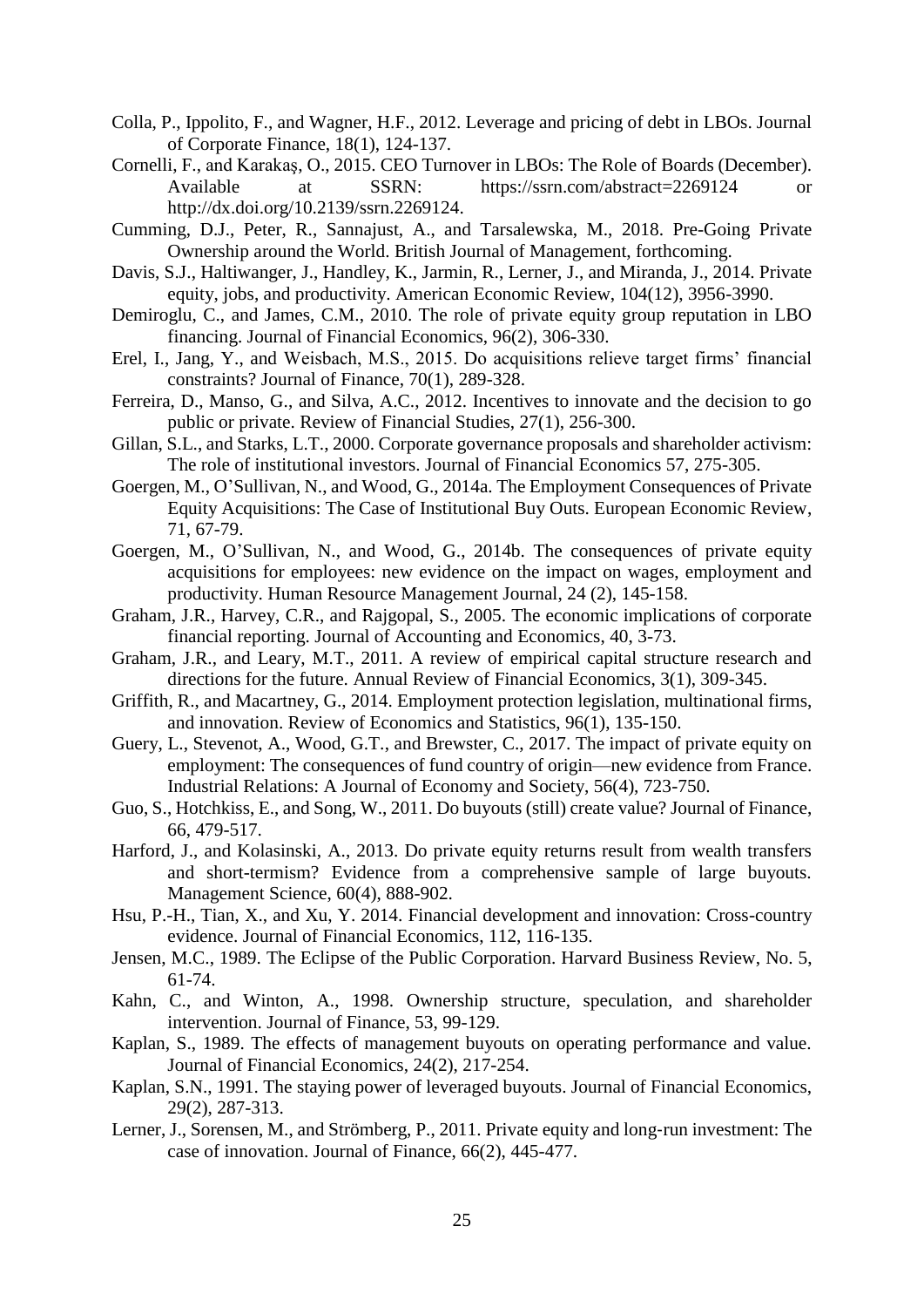- Leslie, P., and Oyer, P., 2008. Managerial incentives and value creation: Evidence from private equity (No. w14331). National Bureau of Economic Research.
- Lichtenberg, F.R., and Siegel, D.S., 1990. The effect of leveraged buyouts on productivity and related aspects of firm behavior. Journal of Financial Economics, 27, 165-194.
- Manso, G., 2011. Motivating innovation. Journal of Finance, 66, 1823-1860.
- Moshirian, F., Tian, X., Zhang, B., and Zhang, W. (2015) Financial Liberalization and Innovation. Kelley School of Business Research Paper No. 2014-08. Available at SSRN:<https://ssrn.com/abstract=2403364> or [http://dx.doi.org/10.2139/ssrn.2403364.](http://dx.doi.org/10.2139/ssrn.2403364)
- Myers, S., 1977. Determinants of Corporate Borrowing. [Journal of Financial Economics,](https://en.wikipedia.org/wiki/Journal_of_Financial_Economics) 5(2), 147-175.
- Nanda, R., and Rhodes-Kropf, M., 2013. Investment cycles and startup innovation. Journal of Financial Economics, 110, 403-418.
- Park, W., 2008. International Patent Protection, 1960-2005. Research Policy 37, 761-766.
- Rappaport, A., 1990. The staying power of the public corporation. Harvard Business Review 68(1), 96-104.
- Shleifer, A., and Vishny, R.W., 1986. Large shareholders and corporate control. Journal of Political Economy, 94, 461-488.
- Smart, S.B., and Waldfogel, J., 1994. Measuring the effect of restructuring on corporate performance: The case of management buyouts. Review of Economics and Statistics, 76(3), 503-511.
- Smith, A.J., 1990. Corporate ownership structure and performance: The case of management buyouts. Journal of Financial Economics, 27(1), 143-164.
- Stein, J.C., 1988. Takeover threats and managerial myopia. Journal of Political Economy, 96, 61-80.
- Ughetto, E., 2010. Assessing the contribution to innovation of private equity investors: A study on European buyouts. Research Policy, 39(1), 126-140.
- Weir, C., Jones, P., and Wright, M., 2015. Public to private transactions, private equity and financial health in the UK: An empirical analysis of the impact of going private. Journal of Management & Governance, 19(1), 91-112.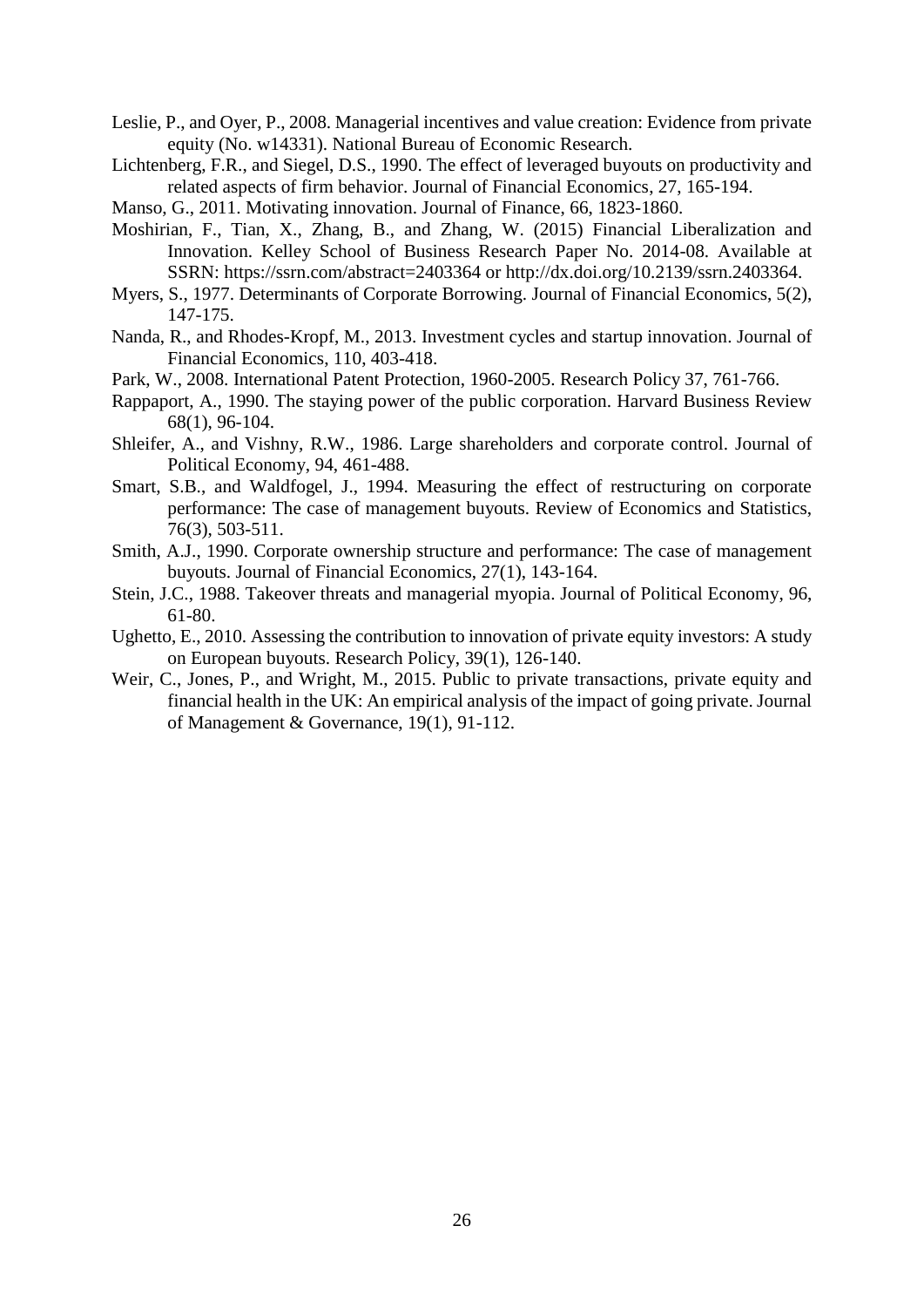# **Table 1. Sample distribution**

This table presents the sample construction and distribution of sample by announcement year (panel A), target industry (panel B), target country (panel C), and deal type (panel D) for deals announced in 1997 to 2011 with at least one patent granted to the target firm three years before to three years after the transaction.

|       |         |           | Deals # with           |                 |
|-------|---------|-----------|------------------------|-----------------|
| Year  | Deals # | Patents # | <b>Radical Patents</b> | Radical Patent# |
|       |         |           |                        |                 |
| 1997  | T       | 9         |                        |                 |
| 1998  | 2       | 104       |                        |                 |
| 1999  | 14      | 186       | 3                      |                 |
| 2000  | 16      | 2,431     | 10                     | 93              |
| 2001  | 13      | 830       | 9                      | 53              |
| 2002  | 14      | 410       | 3                      | 16              |
| 2003  | 35      | 4,314     | 16                     | 591             |
| 2004  | 19      | 725       | 11                     | 25              |
| 2005  | 34      | 2,455     | 17                     | 106             |
| 2006  | 30      | 3,967     | 15                     | 1,024           |
| 2007  | 58      | 7,149     | 31                     | 761             |
| 2008  | 19      | 520       | 9                      | 47              |
| 2009  | 13      | 909       | 10                     | 107             |
| 2010  | 14      | 243       | 11                     | 73              |
| 2011  | 25      | 2,108     | 13                     | 191             |
| Total | 307     | 26,360    | 158                    | 3,094           |

**Panel A: Distribution by year**

# **Panel B: Distribution by industry**

| Industry               | Deals#<br>Patents#          |        | Deals# with<br><b>Radical Patents</b> | Radical<br>Patents# |
|------------------------|-----------------------------|--------|---------------------------------------|---------------------|
| Agriculture            | $\mathcal{D}_{\mathcal{L}}$ | 92     | $\overline{2}$                        | 6                   |
| Construction           |                             |        |                                       |                     |
| Finance, Insurance     | $\overline{c}$              | 954    | $\overline{2}$                        | 192                 |
| Manufacturing          | 187                         | 23,888 | 94                                    | 2,608               |
| Mining                 | 3                           | 12     |                                       |                     |
| <b>Retail Trade</b>    | 13                          | 171    | 5                                     | 25                  |
| <b>Services</b>        | 80                          | 1,108  | 44                                    | 237                 |
| Transportation         | 14                          | 110    | 9                                     | 24                  |
| <b>Wholesale Trade</b> | 5                           | 24     |                                       |                     |
| Total                  | 307                         | 26,360 | 158                                   | 3,094               |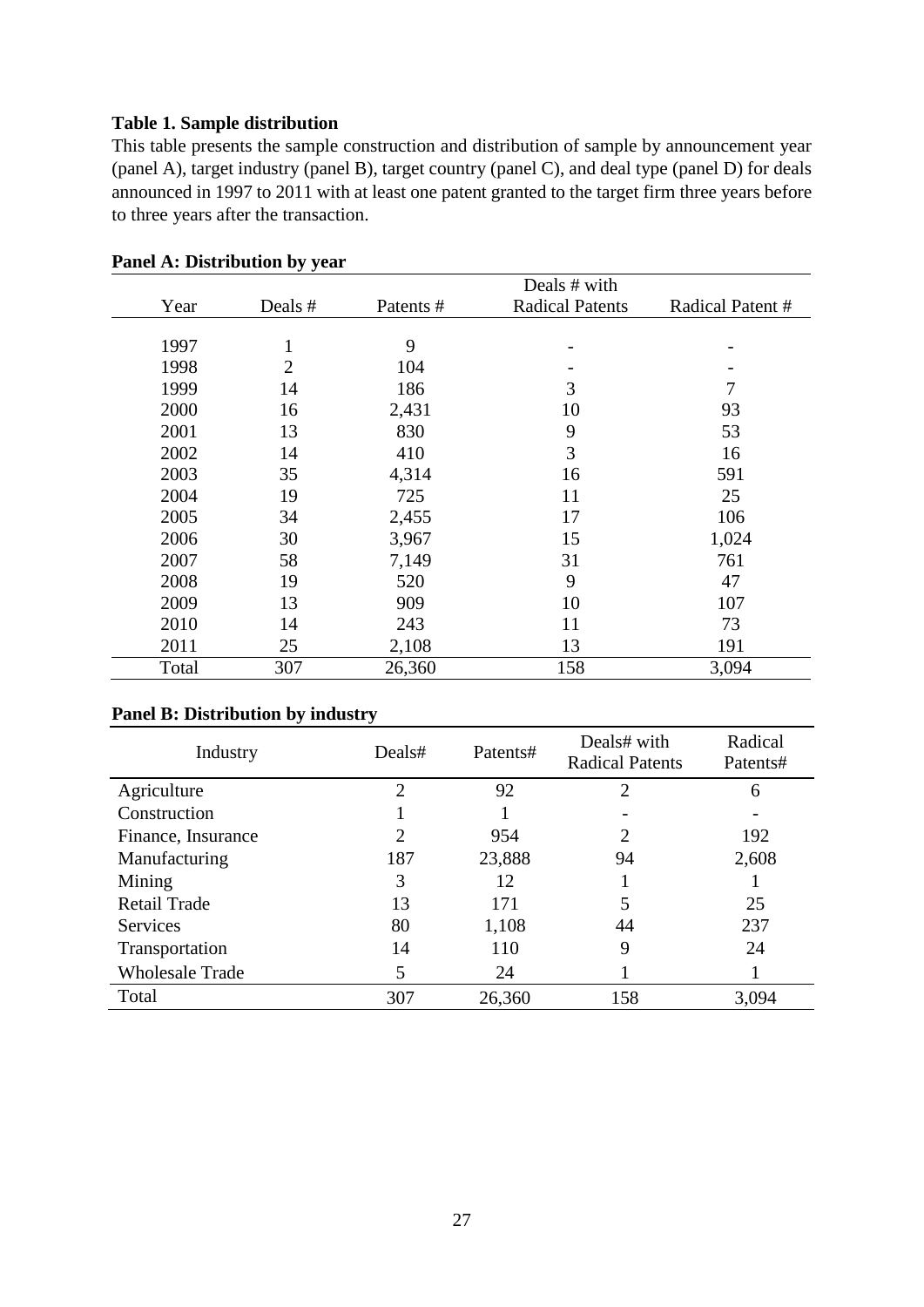# **Table 2. Summary statistics**

This table presents the summary statistics for deals announced from 1997-2011, with at least one patent granted to the target firm for three years before to three years after the transaction.

| Variable                    | Mean     | S.D.  | 25%     | Median | 75%    |
|-----------------------------|----------|-------|---------|--------|--------|
|                             |          |       |         |        |        |
| <i>Innovation Variables</i> |          |       |         |        |        |
| <b>Patent Count</b>         | 11.26    | 31.96 | 0.00    | 1.00   | 5.00   |
| <b>Radical Patent Count</b> | 1.29     | 4.52  | 0.00    | 0.00   | 0.00   |
| <b>Absolute Citation</b>    | 10.68    | 41.14 | 0.00    | 0.00   | 0.00   |
| <b>Relative Citation</b>    | 5.40     | 23.57 | 0.00    | 0.00   | 0.00   |
| Country-level Variables     |          |       |         |        |        |
| <b>IPR</b>                  | 7.98     | 0.53  | 8.00    | 8.00   | 8.20   |
| <b>INV</b>                  | 1.71     | 1.73  | 1.29    | 1.59   | 1.66   |
| <b>EMD</b>                  | 173.68   | 89.24 | 87.64   | 162.97 | 240.74 |
| CMD1                        | 165.51   | 42.46 | 161.68  | 180.02 | 192.13 |
| CDM <sub>2</sub>            | 198.25   | 54.67 | 184.20  | 216.32 | 231.45 |
| GDP_GR                      | 2.20     | 1.69  | 1.68    | 2.53   | 3.08   |
| Firm-level Variables        |          |       |         |        |        |
| <b>SIZE</b>                 | 11.79    | 2.14  | 10.74   | 12.10  | 13.09  |
| AGE                         | 38.14    | 32.78 | 18.00   | 28.00  | 48.00  |
| <b>ROA</b>                  | $-0.041$ | 0.46  | $-0.03$ | 0.05   | 0.10   |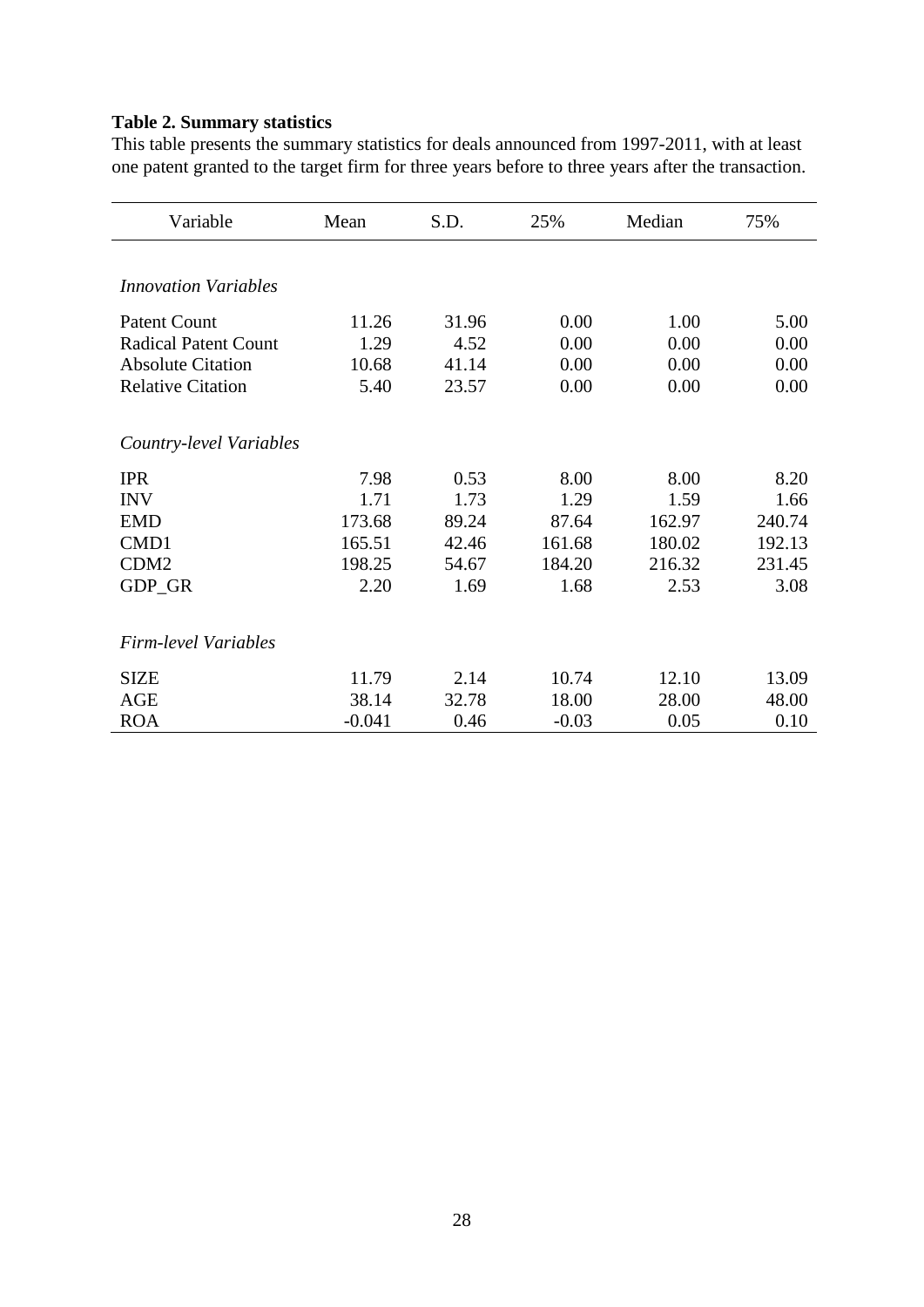# **Table 3. Changes in innovation around the "going-private" decision: BA and DID specifications (from both going-private and control samples)**

Columns (1) and (2) present OLS panel regressions for Before-After analysis where the dependent variable ln(1+number of patents) in model (1) and (2). In model (1) we include industry, firm, and country-year fixed effects. Standard errors are clustered by firm. Column (2) presents difference-in-differences regression results. For each firm in the going-private sample, we include up to five public firms (based on data availability) that are matched to the going-private firms by year, size, three-digit industry, and age. t-statistics based on standard errors clustered by industry-size-age cells are in parentheses. In all models, we show the regression where the independent variables are the relative years pre- and post-buyout (event year 0 is the omitted base category, with a coefficient normalized to 1). All variables are defined in the Appendix. \*\*\*, \*\*, and \* denote 1%, 5%, and 10% significance levels, respectively.

|                      |              | Before-After                     | DiD                    |           |  |  |
|----------------------|--------------|----------------------------------|------------------------|-----------|--|--|
|                      |              |                                  | $\left( 2\right)$      |           |  |  |
|                      | Coeff.       | t-stat                           | Coeff.                 | t-stat    |  |  |
| Event year $-3$      | 0.0009       | [0.01]                           | 0.0395                 | [0.56]    |  |  |
| Event year $-2$      | 0.0904       | [1.17]                           | $0.1061*$              | [1.78]    |  |  |
| Event year $-1$      | $-0.0039$    | $[-0.06]$                        | 0.0404                 | [0.79]    |  |  |
| Event year 1         | $-0.0862$    | $[-1.52]$                        | $-0.0712$              | $[-1.41]$ |  |  |
| Event year 2         | $-0.1751***$ | $[-2.68]$                        | $-0.1739***$           | $[-3.11]$ |  |  |
| Event year 3         | $-0.2194***$ | $[-2.78]$                        | $-0.2228***$           | $[-3.20]$ |  |  |
| <b>Fixed Effects</b> |              | Industry, Firm, Country $x$ Year | Industry-size-age-year |           |  |  |
| Obs.                 | 1,505        |                                  | 8,603                  |           |  |  |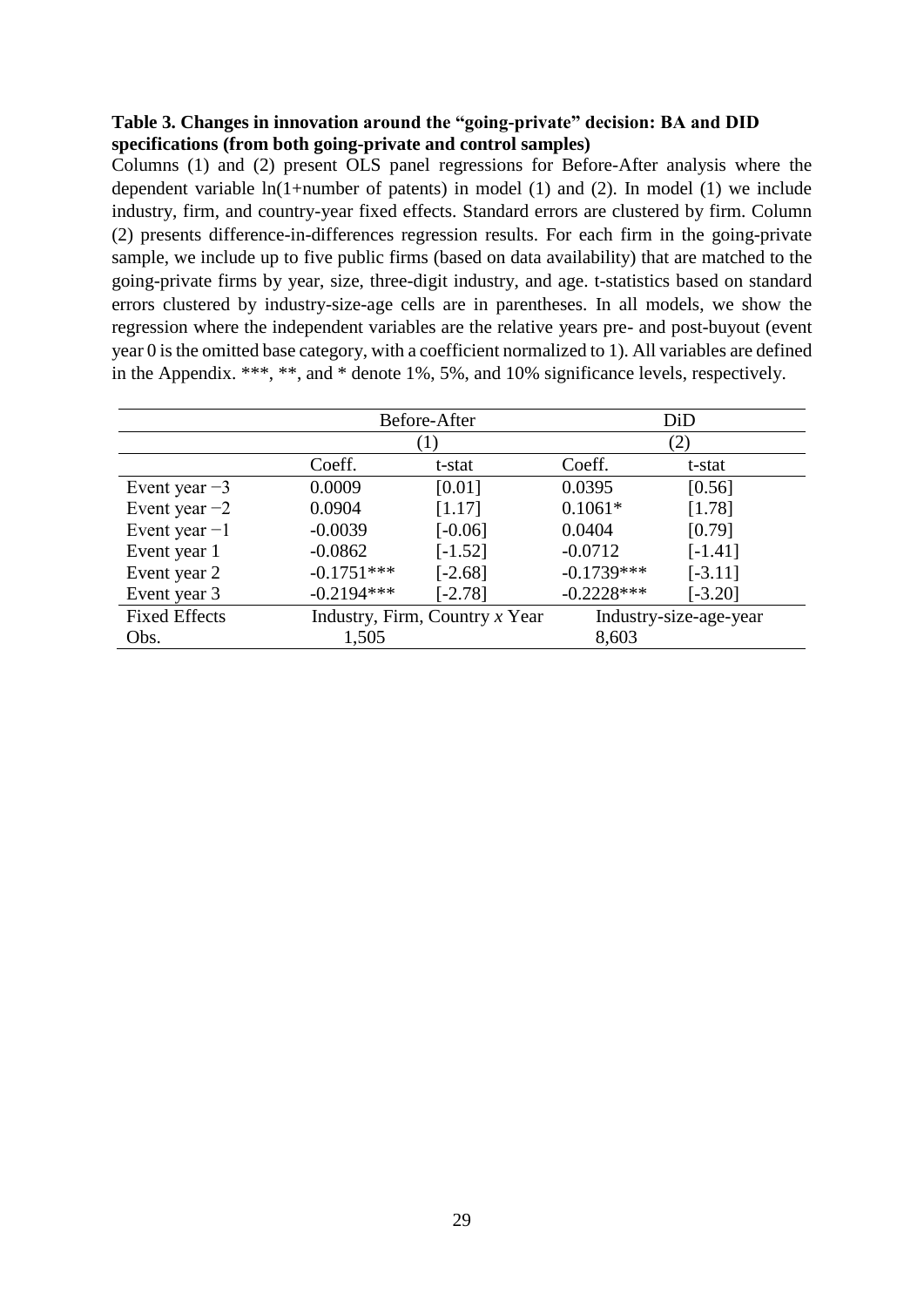# **Table 4. Changes in innovation around the "going-private" decision: BA and DID specifications (from both going-private and control samples)**

Columns (1) and (2) present OLS panel regressions for Before-After analysis where the dependent variable ln(1+absolute citations) in model (1) and ln(1+relative citations) in model (2). In model (1) and (2) we include industry, firm, and country-year fixed effects. Standard errors are clustered by firm. Columns (3) and (4) present difference-in-differences regression results where the dependent variable ln(1+absolute citations) in model (3) and ln(1+relative citations) in model (4). For each firm in the going-private sample, we include up to five public firms (based on data availability) that are matched to the going-private firms by year, size, three-digit industry, and age. t-statistics based on standard errors clustered by industry-size-age cells are in parentheses. In all models, we show the regression where the independent variables are the relative years pre- and post-buyout (event year 0 is the omitted base category, with a coefficient normalized to 1). All variables are defined in the Appendix. \*\*\*, \*\*, and \* denote 1%, 5%, and 10% significance levels, respectively.

|                      |                                  |           | Before-After |                        | DiD          |           |              |           |
|----------------------|----------------------------------|-----------|--------------|------------------------|--------------|-----------|--------------|-----------|
|                      |                                  |           |              | (2)                    |              | (3)       |              | (4)       |
|                      | Coeff.                           | t-stat    | Coeff.       | t-stat                 | Coeff.       | t-stat    | Coeff.       | t-stat    |
| Event year $-3$      | 0.0358                           | [0.21]    | $-0.0401$    | $[-0.26]$              | 0.1013       | [0.96]    | 0.0565       | [0.62]    |
| Event year $-2$      | $-0.0174$                        | $[-0.12]$ | $-0.0503$    | $[-0.39]$              | 0.1029       | [1.17]    | 0.0995       | [1.26]    |
| Event year $-1$      | $-0.0779$                        | $[-0.60]$ | $-0.0734$    | $[-0.63]$              | $-0.0021$    | $[-0.03]$ | $-0.0011$    | $[-0.02]$ |
| Event year 1         | $-0.1162$                        | $[-0.79]$ | $-0.1127$    | $[-0.89]$              | $-0.0878$    | $[-1.00]$ | $-0.0749$    | $[-1.02]$ |
| Event year 2         | $-0.4070***$                     | $[-2.94]$ | $-0.3176***$ | $[-2.67]$              | $-0.3284***$ | $[-3.86]$ | $-0.2449***$ | $[-3.35]$ |
| Event year 3         | $-0.4554***$                     | $[-3.41]$ | $-0.3632***$ | $[-2.91]$              | $-0.3030***$ | $[-3.34]$ | $-0.2162***$ | $[-2.74]$ |
| <b>Fixed Effects</b> | Industry, Firm, Country $x$ Year |           |              | Industry-size-age-year |              |           |              |           |
| Obs.                 | 1,505                            |           | 1,505        |                        | 8,603        |           | 8,603        |           |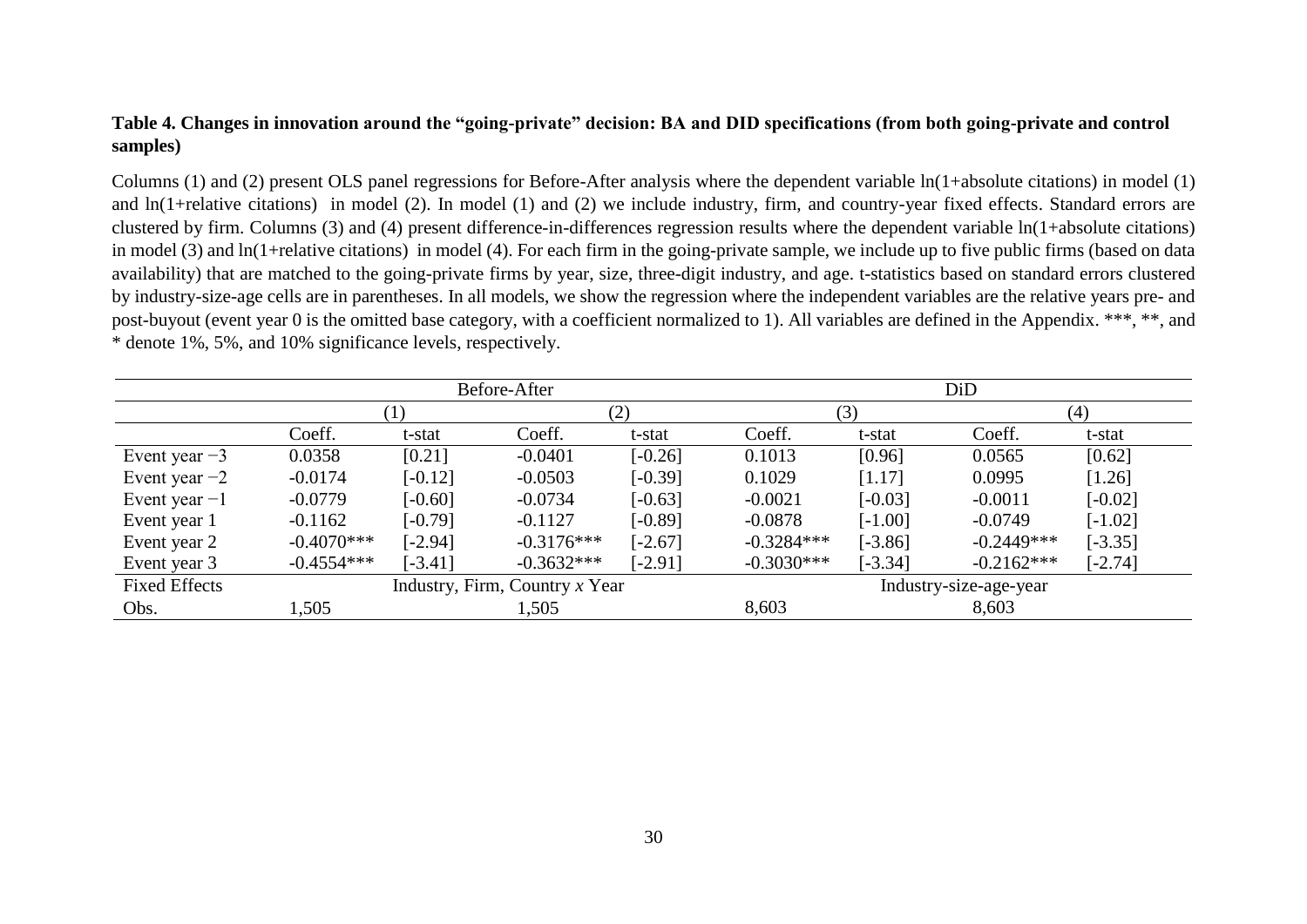**Table 5. Changes in innovation around the "going-private" decision: DID specifications (from both going-private and control samples)** Columns (1) to (4) present difference-in-differences regression results where the dependent variable ln(1+absolute citations) in model (1) and (3) and ln(1+relative citations) in model (2) and (4). In columns (1) and (2) for each firm in the going-private sample, we include one public firm (based on data availability) that are matched to the going-private firms on variables that determine the propensity of going private measured 13 years before going-private: total assets, sales, R&D, Capex, dividend, free cash flow, debt, cash, net fixed assets (when variables are not available we replace the missing values by industry-year averages. In columns (3) and (4) for each firm in the going-private sample, we include one public firm (based on data availability) that are matched to the going-private firms by pre-innovation measures, year, size, three-digit industry, and age. t-statistics based on standard errors clustered by industry-size-age cells are in parentheses. In all models, we show the regression where the independent variables are the relative years pre- and post-buyout (event year 0 is the omitted base category, with a coefficient normalized to 1). All variables are defined in the Appendix. \*\*\*, \*\*, and \* denote 1%, 5%, and 10% significance levels, respectively.

|                      |                               |           | DiD         |           |                                        | DiD       |              |           |  |
|----------------------|-------------------------------|-----------|-------------|-----------|----------------------------------------|-----------|--------------|-----------|--|
|                      |                               | (1)       |             | (2)       |                                        | (3)       |              | (4)       |  |
|                      | Coeff.                        | t-stat    | Coeff.      | t-stat    | Coeff.                                 | t-stat    | Coeff.       | t-stat    |  |
| Event year $-3$      | 0.1679                        | [1.16]    | 0.0952      | [0.72]    | 0.1491                                 | [1.29]    | 0.1068       | [1.08]    |  |
| Event year $-2$      | 0.0896                        | [0.69]    | 0.0557      | [0.48]    | 0.1441                                 | [1.35]    | 0.1357       | [1.44]    |  |
| Event year $-1$      | 0.0104                        | [0.09]    | $-0.0214$   | $[-0.19]$ | 0.0125                                 | [0.14]    | 0.0023       | [0.03]    |  |
| Event year 1         | $-0.1151$                     | $[-0.85]$ | $-0.1020$   | $[-0.86]$ | $-0.1362$                              | $[-1.25]$ | $-0.0953$    | $[-1.02]$ |  |
| Event year 2         | $-0.3250**$                   | $[-2.37]$ | $-0.2699**$ | $[-2.26]$ | $-0.3363***$                           | $[-3.06]$ | $-0.2660***$ | $[-2.83]$ |  |
| Event year 3         | $-0.2528**$                   | $[-2.10]$ | $-0.1825*$  | $[-1.68]$ | $-0.2136*$                             | $[-1.82]$ | $-0.1516$    | $[-1.52]$ |  |
| <b>Fixed Effects</b> | Going-private characteristics |           |             |           | Pre-innovation, industry-size-age-year |           |              |           |  |
| Obs.                 |                               | 2,086     |             |           |                                        | 2,996     |              |           |  |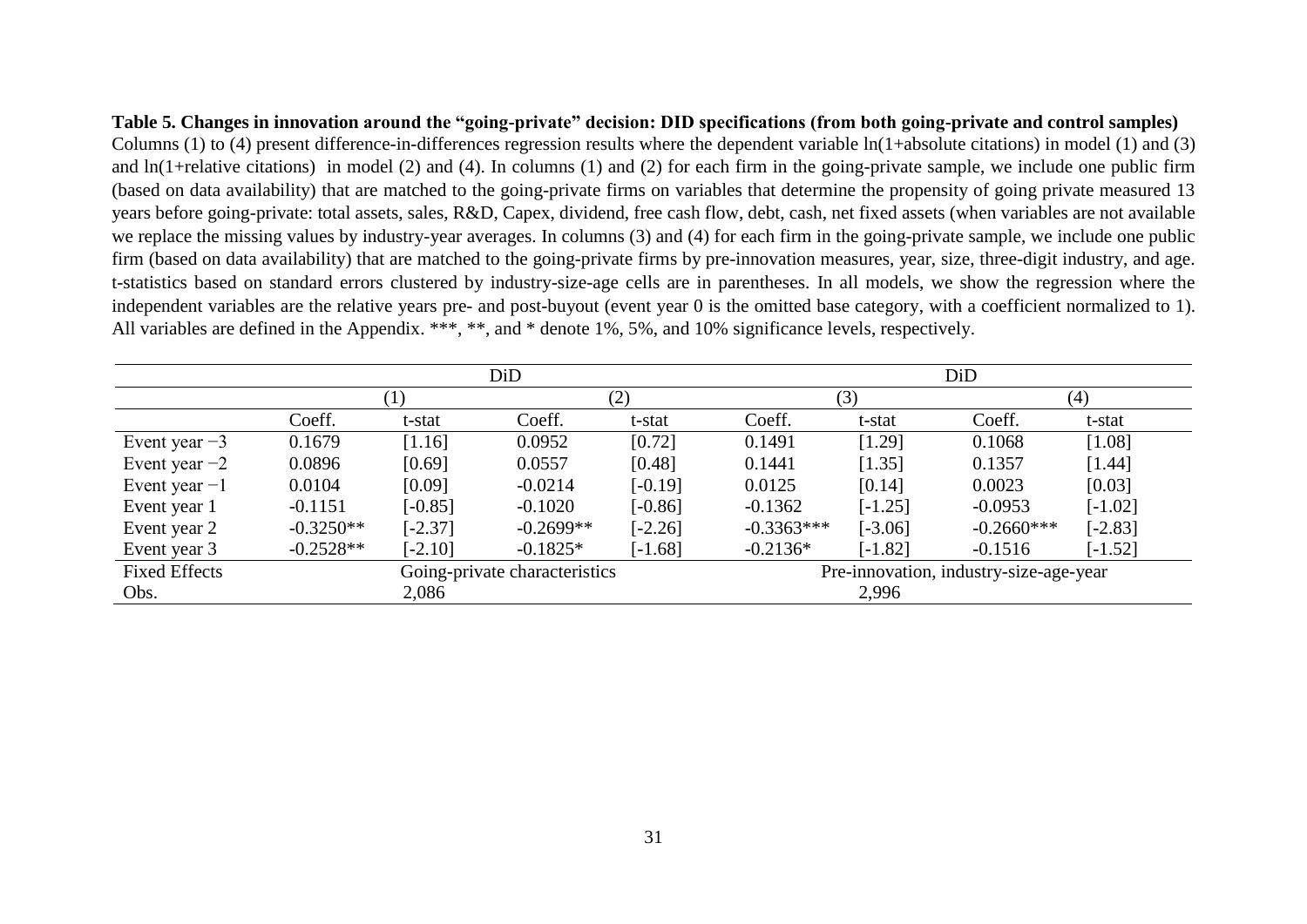# **Table 6. Institutional and management buyouts: changes in innovation around the "going-private" decision: BA and DID specifications (from both going-private and control samples)**

Columns (1) and (2) present OLS panel regressions for Before-After analysis where the dependent variable ln(1+absolute citations) in model (1) and ln(1+relative citations) in model (2). In model (1) and (2) we include industry, firm, and country-year fixed effects. Standard errors are clustered by firm. Columns (3) and (4) present difference-in-differences regression results where the dependent variable ln(1+absolute citations) in model (3) and ln(1+relative citations) in model (4). For each firm in the going-private sample, we include up to five public firms (based on data availability) that are matched to the going-private firms by year, size, three-digit industry, and age. t-statistics based on standard errors clustered by industry-size-age cells are in parentheses. In all models, we show the regression where the independent variables are the relative years pre- and post-buyout (event year 0 is the omitted base category, with a coefficient normalized to 1). All variables are defined in the Appendix. \*\*\*, \*\*, and \* denote 1%, 5%, and 10% significance levels, respectively.

|                                    |               |                   | Before-After                   |           | DiD          |           |                        |           |
|------------------------------------|---------------|-------------------|--------------------------------|-----------|--------------|-----------|------------------------|-----------|
|                                    |               | $\left( 1\right)$ |                                | (2)       |              | (3)       |                        | (4)       |
|                                    | Coeff.        | t-stat            | Coeff.                         | t-stat    | Coeff.       | t-stat    | Coeff.                 | t-stat    |
| Event year $-3$                    | 0.0388        | [0.21]            | $-0.0467$                      | $[-0.29]$ | 0.0912       | [0.81]    | 0.0581                 | [0.59]    |
| Event year $-2$                    | 0.0033        | [0.02]            | $-0.0310$                      | $[-0.23]$ | 0.0994       | [1.05]    | 0.1087                 | [1.29]    |
| Event year $-1$                    | $-0.0721$     | $[-0.53]$         | $-0.0708$                      | $[-0.57]$ | $-0.0019$    | $[-0.02]$ | 0.0061                 | [0.09]    |
| Event year 1                       | $-0.1078$     | $[-0.69]$         | $-0.1110$                      | $[-0.83]$ | $-0.0884$    | $[-0.95]$ | $-0.0778$              | $[-0.99]$ |
| Event year 2                       | $-0.4402$ *** | $[-3.00]$         | $-0.3290***$                   | $[-2.59]$ | $-0.3552***$ | $[-3.93]$ | $-0.2517***$           | $[-3.24]$ |
| Event year 3                       | $-0.4679***$  | $[-3.26]$         | $-0.3451***$                   | $[-2.61]$ | $-0.3392***$ | $[-3.51]$ | $-0.2404***$           | $[-2.86]$ |
| <b>Fixed Effects</b>               |               |                   | Industry, Firm, Country x Year |           |              |           | Industry-size-age-year |           |
| Obs.                               | 1,414         |                   | 1,414                          |           | 7,983        |           | 7,983                  |           |
| <b>Panel B. Management buyouts</b> |               |                   |                                |           |              |           |                        |           |

### **Panel A. Institutional buyouts**

|                 |           | Before-After |           |           | DiD    |          |           |           |  |
|-----------------|-----------|--------------|-----------|-----------|--------|----------|-----------|-----------|--|
|                 |           |              |           | ∠         |        |          |           | 4         |  |
|                 | Coeff.    | t-stat       | Coeff.    | t-stat    | Coeff. | t-stat   | Coeff.    | t-stat    |  |
| Event year $-3$ | $-0.0022$ | $-0.01$ ]    | 0.0415    | [0.11]    | 0.1426 | [0.87]   | $-0.0158$ | $[-0.10]$ |  |
| Event year $-2$ | $-0.2758$ | $-0.68$ ]    | $-0.2924$ | $-0.70$ ] | 0.1237 | $1.05$ ] | 0.0005    | [0.00]    |  |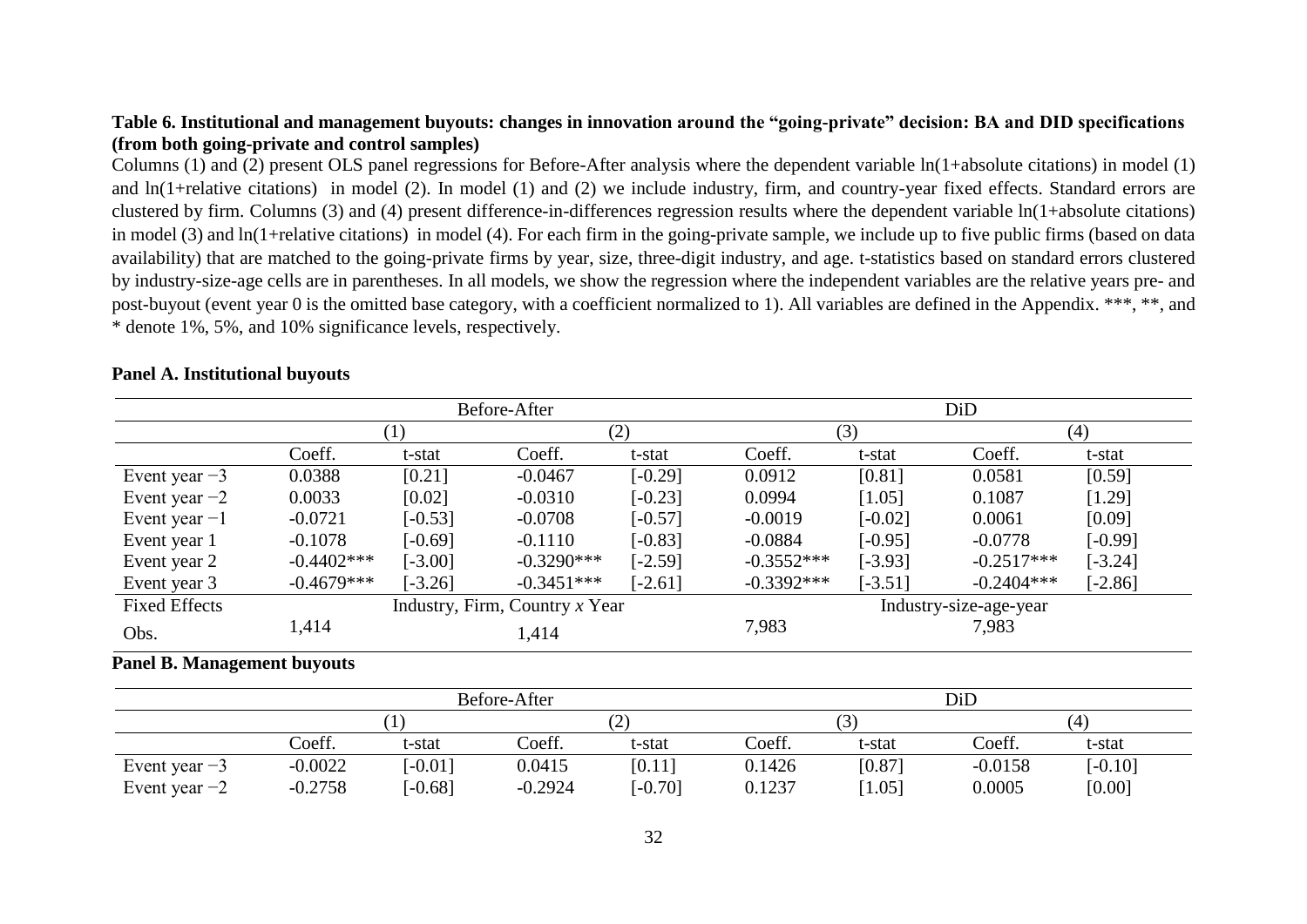| Event year $-1$      | $-0.1505$ | $[-0.32]$ | $-0.1053$                        | $[-0.25]$ | $-0.0236$              | $[-0.11]$ | $-0.1177$ | $[-0.55]$ |
|----------------------|-----------|-----------|----------------------------------|-----------|------------------------|-----------|-----------|-----------|
| Event year 1         | $-0.2213$ | $[-0.54]$ | $-0.1339$                        | $[-0.34]$ | $-0.0851$              | $[-0.48]$ | $-0.0815$ | $[-0.54]$ |
| Event year 2         | 0.0081    | [0.02]    | $-0.1746$                        | $[-0.52]$ | $-0.0846$              | $[-0.45]$ | $-0.1819$ | $[-1.08]$ |
| Event year 3         | $-0.2981$ | $[-1.00]$ | $-0.5887$                        | $[-1.37]$ | 0.0253                 | [0.14]    | 0.0052    | [0.03]    |
| <b>Fixed Effects</b> |           |           | Industry, Firm, Country $x$ Year |           | Industry-size-age-year |           |           |           |
| Obs.                 | 168       |           | 168                              |           | 798                    |           | 798       |           |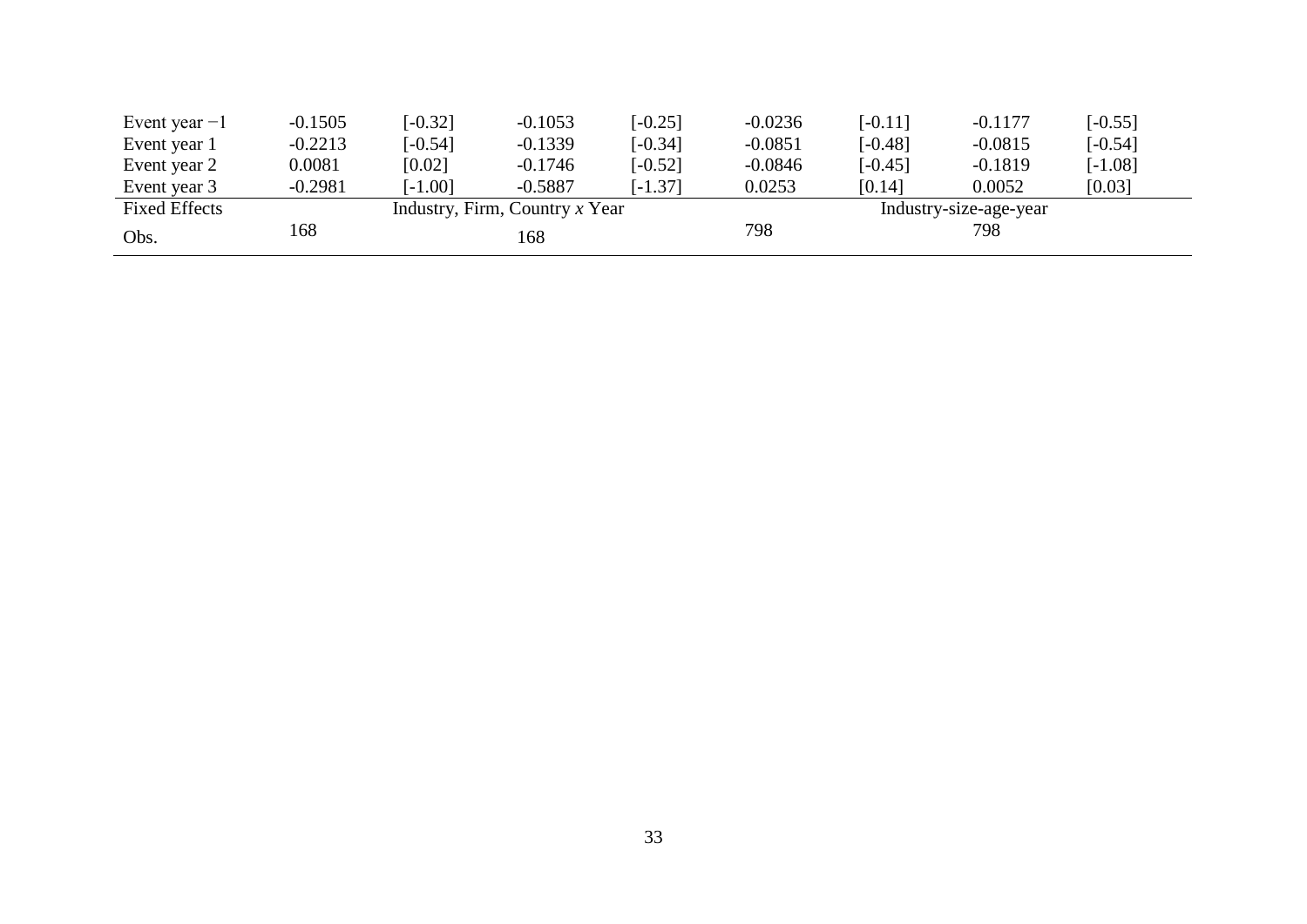# **Table 7. Estimates of radical patent count**

We present OLS panel regressions where the dependent variable  $ln(1+radical count)$ . In all models, we show the regression where the independent variables are the relative years pre- and post-buyout (event year 0 is the omitted base category, with a coefficient normalized to 1). Standard errors are clustered by firm. All variables are defined in the Appendix. \*\*\*, \*\*, and \* denote 1%, 5%, and 10% significance levels, respectively.

|                  | (1)            |                       | (2)            |           | (3)            |           |  |
|------------------|----------------|-----------------------|----------------|-----------|----------------|-----------|--|
|                  | Coeff.         | t-stat                | Coeff.         | t-stat    | Coeff.         | t-stat    |  |
| Event year $-3$  | 0.0035         | [0.08]                | 0.0036         | [0.08]    | 0.0479         | [0.64]    |  |
| Event year $-2$  | 0.0318         | [0.84]                | 0.0309         | [0.78]    | 0.0574         | [0.97]    |  |
| Event year $-1$  | $-0.0051$      | $[-0.16]$             | $-0.0088$      | $[-0.27]$ | 0.0083         | [0.17]    |  |
| Event year 1     | $-0.0391$      | $[-1.21]$             | $-0.0479$      | $[-1.44]$ | $-0.0199$      | $[-0.44]$ |  |
| Event year 2     | $-0.1071***$   | $[-2.81]$             | $-0.1108$ ***  | $[-2.79]$ | $-0.0936*$     | $[-1.68]$ |  |
| Event year 3     | $-0.1564***$   | $[-3.66]$             | $-0.1664***$   | $[-3.71]$ | $-0.1491***$   | $[-2.64]$ |  |
| Country controls | N <sub>o</sub> |                       | Yes            |           | N <sub>o</sub> |           |  |
| Firm FE          | N <sub>o</sub> |                       | N <sub>0</sub> |           | Yes            |           |  |
| Country-Year FE  | N <sub>o</sub> | Yes<br>N <sub>0</sub> |                |           |                |           |  |
| Obs.             | 1,456          |                       | 1,407          |           | 1,456          |           |  |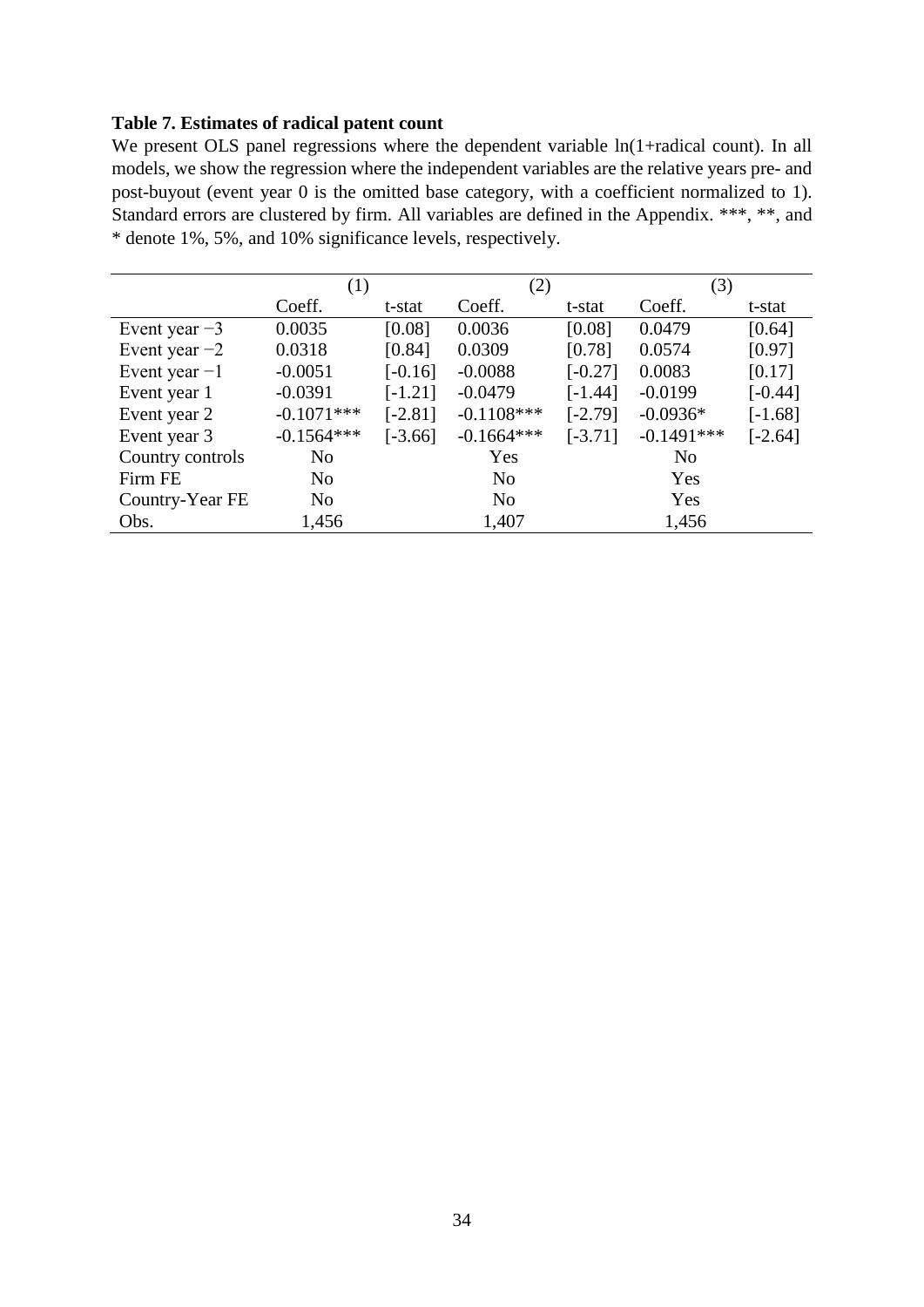# **Table 8. Estimates of innovation efficiency**

We present OLS panel regressions where the dependent variable innovation efficiency is winsorized at 1%. In all models, we show the regression where the independent variables are the relative years pre- and post-buyout (event year 0 is the omitted base category, with a coefficient normalized to 1). Standard errors are clustered by firm. All variables are defined in the Appendix. \*\*\*, \*\*, and \* denote 1%, 5%, and 10% significance levels, respectively.

|                  | (1)            |           | (2)         |           | (3)            |           |
|------------------|----------------|-----------|-------------|-----------|----------------|-----------|
|                  | Coeff.         | t-stat    | Coeff.      | t-stat    | Coeff.         | t-stat    |
| Event year $-3$  | $-0.0008$      | $[-0.02]$ | $-0.0002$   | $[-0.01]$ | $-0.0388$      | $[-0.74]$ |
| Event year $-2$  | 0.0172         | [0.48]    | 0.0174      | [0.49]    | $-0.0085$      | $[-0.17]$ |
| Event year $-1$  | 0.0246         | [0.81]    | 0.0133      | [0.44]    | $-0.0263$      | $[-0.68]$ |
| Event year 1     | $-0.0694**$    | $[-2.07]$ | $-0.0804**$ | $[-2.35]$ | $-0.1086**$    | $[-2.31]$ |
| Event year 2     | $-0.0745**$    | $[-2.22]$ | $-0.0854**$ | $[-2.53]$ | $-0.1035**$    | $[-2.15]$ |
| Event year 3     | $-0.0776**$    | $[-2.05]$ | $-0.0854**$ | $[-2.20]$ | $-0.0870$      | $[-1.54]$ |
| Country controls | N <sub>o</sub> |           | Yes         |           | N <sub>o</sub> |           |
| Firm FE          | N <sub>o</sub> |           | No          |           | Yes            |           |
| Country-Year FE  | N <sub>o</sub> |           | No          |           | Yes            |           |
| Obs.             | 1,456          |           | 1,407       |           | 1,456          |           |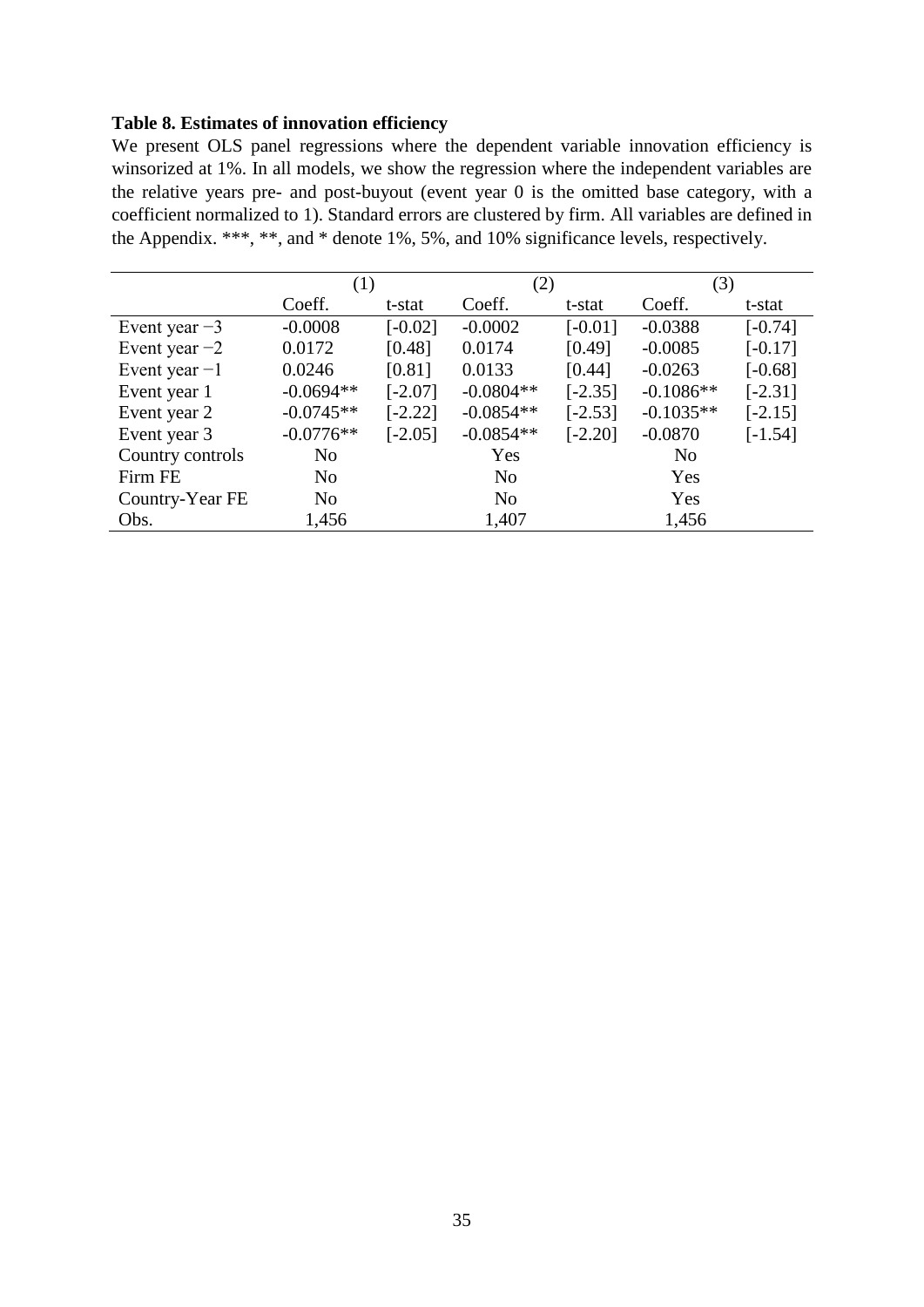# **Table 9. Estimates of citations with the cost of debt**

This table presents regressions where the dependent variable citation count is measured by absolute citations in columns (1) and (2) and by relative citations in columns (3) and (4). In all models, we show the regression where the independent variables are the relative years pre- and post-buyout (event year 0 is the omitted base category, with a coefficient normalized to 1). Standard errors are clustered by firm. All variables are defined in the Appendix. \*\*\*, \*\*, and \* denote 1%, 5%, and 10% significance levels, respectively.

|                  | (1)            |           |              | (2)            |             | (3)            | (4)          |           |
|------------------|----------------|-----------|--------------|----------------|-------------|----------------|--------------|-----------|
|                  | Coeff.         | t-stat    | Coeff.       | t-stat         | Coeff.      | t-stat         | Coeff.       | t-stat    |
| Event year $-3$  | 0.0294         | [0.27]    | 0.0358       | [0.21]         | $-0.0192$   | $[-0.20]$      | $-0.0401$    | $[-0.26]$ |
| Event year $-2$  | 0.0111         | [0.12]    | $-0.0174$    | $[-0.12]$      | 0.0142      | [0.16]         | $-0.0503$    | $[-0.39]$ |
| Event year $-1$  | $-0.0523$      | $[-0.63]$ | $-0.0779$    | $[-0.60]$      | $-0.0386$   | $[-0.53]$      | $-0.0734$    | $[-0.62]$ |
| Event year 1     | $0.4005*$      | $[1.67]$  | $0.4945*$    | $[1.68]$       | $0.3216*$   | [1.81]         | $0.4089*$    | [1.82]    |
| Event year 2     | $-0.1289$      | $[-0.77]$ | $-0.1960$    | $[-1.00]$      | $-0.1233$   | $[-0.98]$      | $-0.1612$    | $[-1.06]$ |
| Event year 3     | 0.0563         | [0.29]    | 0.0435       | [0.19]         | 0.0722      | [0.41]         | 0.0481       | [0.21]    |
| CD year 1        | $-0.4493**$    | $[-2.19]$ | $-0.5743**$  | $[-2.37]$      | $-0.3776**$ | $[-2.52]$      | $-0.4905***$ | $[-2.62]$ |
| CD year 2        | $-0.1743$      | $[-1.45]$ | $-0.1903$    | $[-1.43]$      | $-0.1141$   | $[-1.30]$      | $-0.1410$    | $[-1.32]$ |
| $CD$ year $3$    | $-0.3241**$    | $[-2.21]$ | $-0.3937***$ | $[-2.61]$      | $-0.2827**$ | $[-2.27]$      | $-0.3246**$  | $[-2.29]$ |
| Country controls | Yes            |           |              | N <sub>o</sub> |             | Yes            | No.          |           |
| Firm FE          | N <sub>o</sub> |           |              | Yes            |             | N <sub>o</sub> | Yes          |           |
| Country-Year FE  | No             |           |              | Yes            |             | N <sub>o</sub> | Yes          |           |
| Obs.             | 1,393          |           |              | 1,561          |             | 1,393          | 1,561        |           |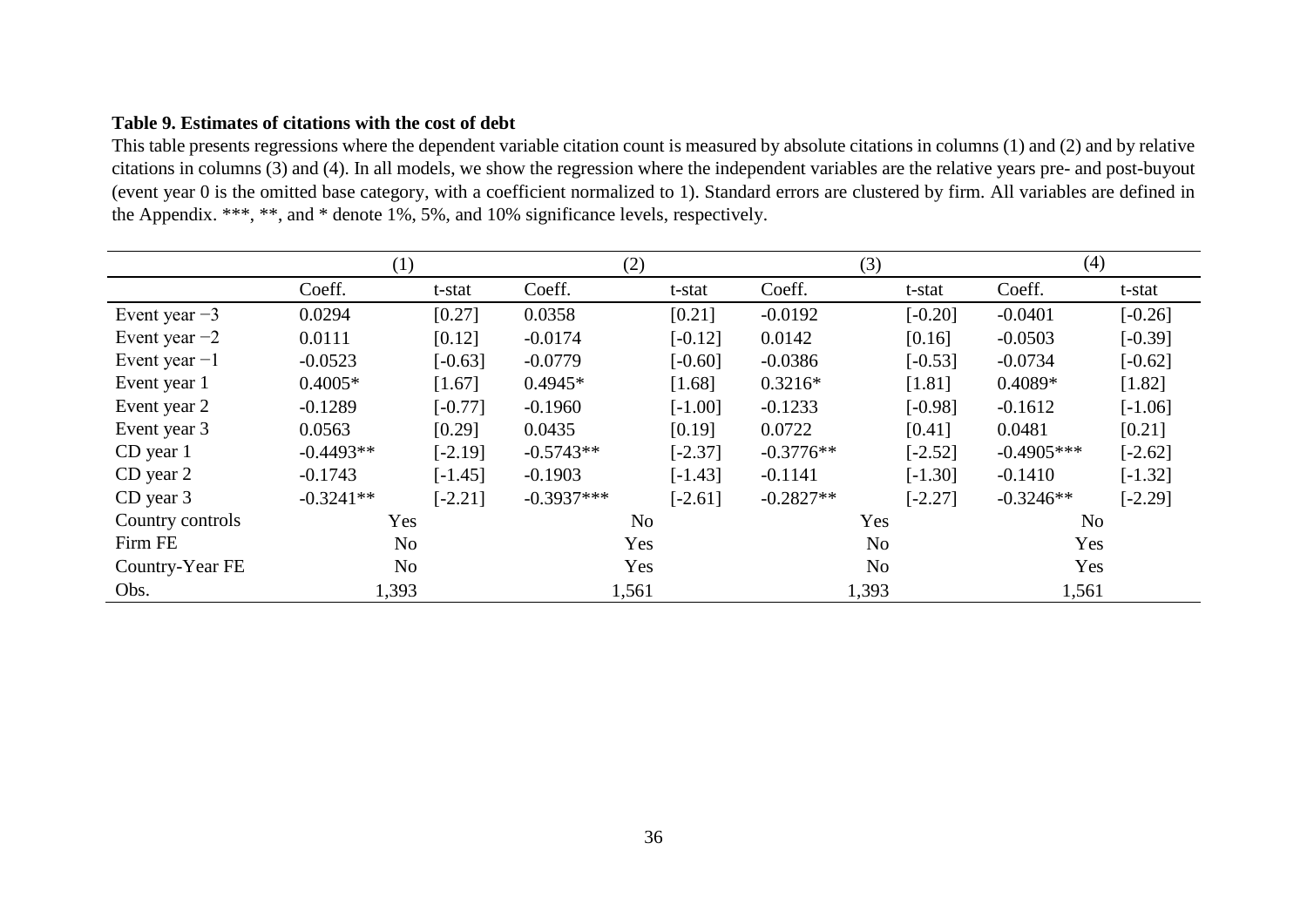| <b>Variable</b>            | <b>Definition</b>                                                                                                                                                                                                                                       | Data source    |
|----------------------------|---------------------------------------------------------------------------------------------------------------------------------------------------------------------------------------------------------------------------------------------------------|----------------|
| <b>Innovation Measures</b> |                                                                                                                                                                                                                                                         |                |
| Patent count               | Total number of patents applied for and<br>granted to firm i in year t.                                                                                                                                                                                 | <b>PATSTAT</b> |
| Radical innovation         | Total number of patents granted to firm i<br>in year t that have at least one citation to<br>a non-patent literature.                                                                                                                                   | <b>PATSTAT</b> |
| Absolute citation          | Total number of citations received for<br>patents filed and subsequently granted<br>during the year a patent is granted and the<br>following three periods.                                                                                             | <b>PATSTAT</b> |
| Relative citation          | Total number of citations received for<br>patents filed and subsequently granted<br>during the year a patent is granted and the<br>following three periods, less the average<br>number of citations during this period<br>received by matching patents. | <b>PATSTAT</b> |
| Innovation efficiency      | Number of applications filed and<br>subsequently granted during the year,<br>divided by the number of unique<br>innovators.                                                                                                                             | <b>PATSTAT</b> |

# **Table AI. Variable definitions**

*Country-level Characteristics*

| <b>IPR</b> | Intellectual Property Rights measures<br>aspects of intellectual property, such as<br>protection. It also reviews a country's<br>policies toward patents, copyrights, and<br>trademarks and their effectiveness. | Park (2008)         |
|------------|------------------------------------------------------------------------------------------------------------------------------------------------------------------------------------------------------------------|---------------------|
| <b>INV</b> | Country innovativeness measures the<br>number of resident patent applications<br>scaled by GDP (in mln).                                                                                                         | WDI/GDF<br>database |
| <b>EMD</b> | Equity Market Development is measured<br>as the value of shares traded (total number<br>of shares traded, both domestic and<br>foreign, multiplied by their respective<br>matching prices), scaled by GDP.       | WDI/GDF<br>database |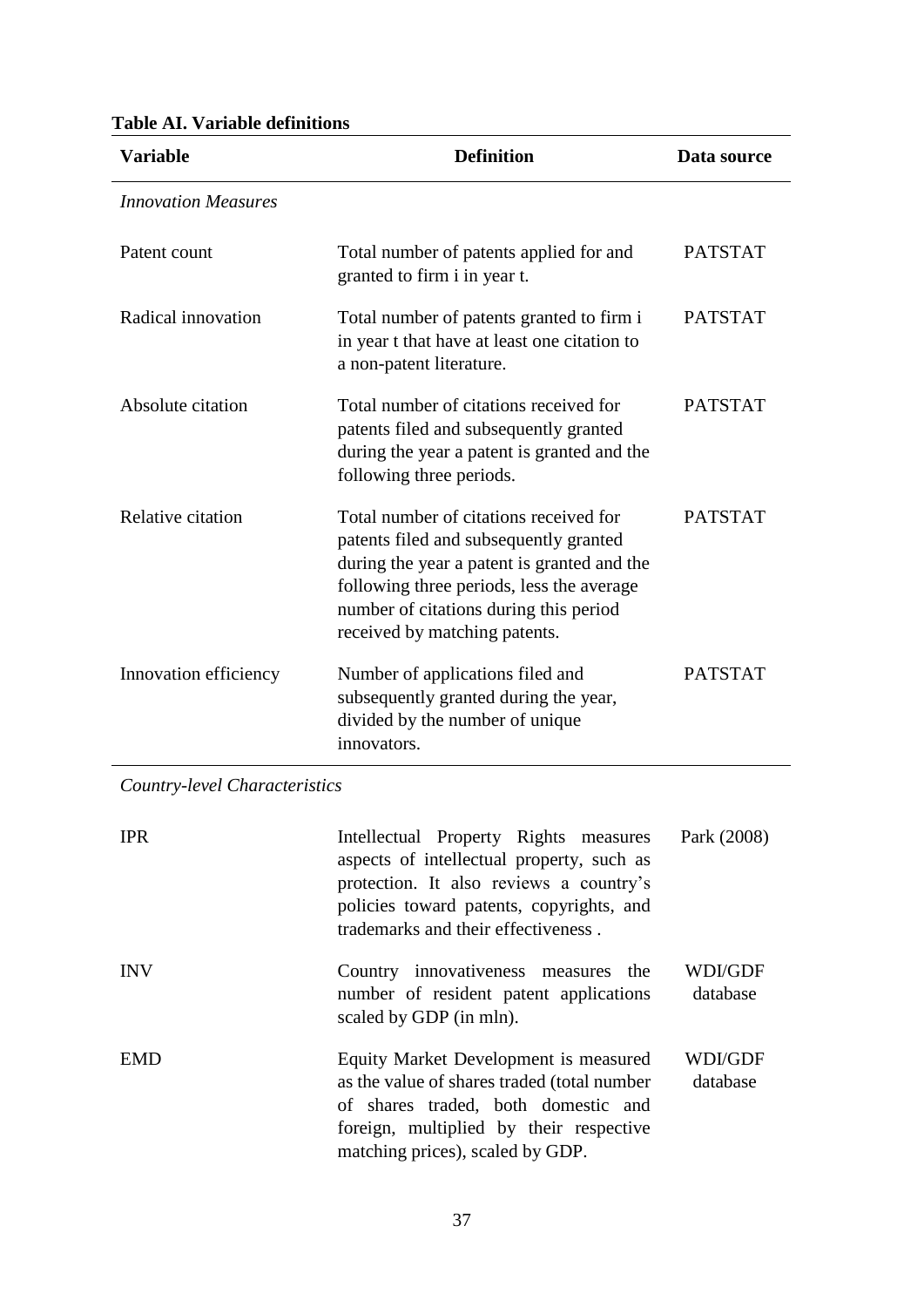| CMD1             | Credit Market Development is measured<br>as domestic credit to the private sector (%<br>of GDP), which refers to the financial<br>resources provided to the private sector by<br>financial corporations, such as through<br>loans, purchases of non-equity securities,<br>and trade credits and other accounts<br>receivable that establish a claim for<br>repayment. Credit is an important link in<br>monetary transmission, as it finances<br>production, consumption, and capital<br>formation, which in turn affect economic<br>activity.                                                                                                                                                                       | WDI/GDF<br>database                        |
|------------------|----------------------------------------------------------------------------------------------------------------------------------------------------------------------------------------------------------------------------------------------------------------------------------------------------------------------------------------------------------------------------------------------------------------------------------------------------------------------------------------------------------------------------------------------------------------------------------------------------------------------------------------------------------------------------------------------------------------------|--------------------------------------------|
| CMD <sub>2</sub> | Credit Market Development is measured<br>domestic credit provided by the<br>as<br>financial sector (% of GDP). It includes all<br>credit to various sectors on a gross basis,<br>with the exception of credit to the central<br>government, which is net. The financial<br>sector includes monetary authorities and<br>depositary banks, as well as other financial<br>corporations where data are available<br>(including corporations that do not accept<br>transferable deposits, but do incur such<br>liabilities as time and savings deposits).<br>Domestic credit provided by the financial<br>sector as a share of GDP measures<br>banking sector depth and financial sector<br>development in terms of size. | <b>WDI/GDF</b><br>database                 |
| GDP_GR           | GDP growth (annual %) is the annual<br>percentage growth rate of GDP at market<br>prices based on constant local currency.<br>Aggregates are based on constant 2010<br>U.S. dollars. GDP is the sum of gross<br>value added by all resident producers in<br>the economy, plus any product taxes, and<br>minus any subsidies not included in the<br>value of the products. It is calculated<br>without<br>making<br>deductions<br>for<br>depreciation of fabricated assets or for<br>depletion and degradation of natural<br>resources.                                                                                                                                                                               | WDI/GDF<br>database                        |
| CD               | The relative cost of debt is defined as the<br>ratio of the cost of debt at the time of the                                                                                                                                                                                                                                                                                                                                                                                                                                                                                                                                                                                                                          | <b>FRED Federal</b><br><b>Reserve Bank</b> |